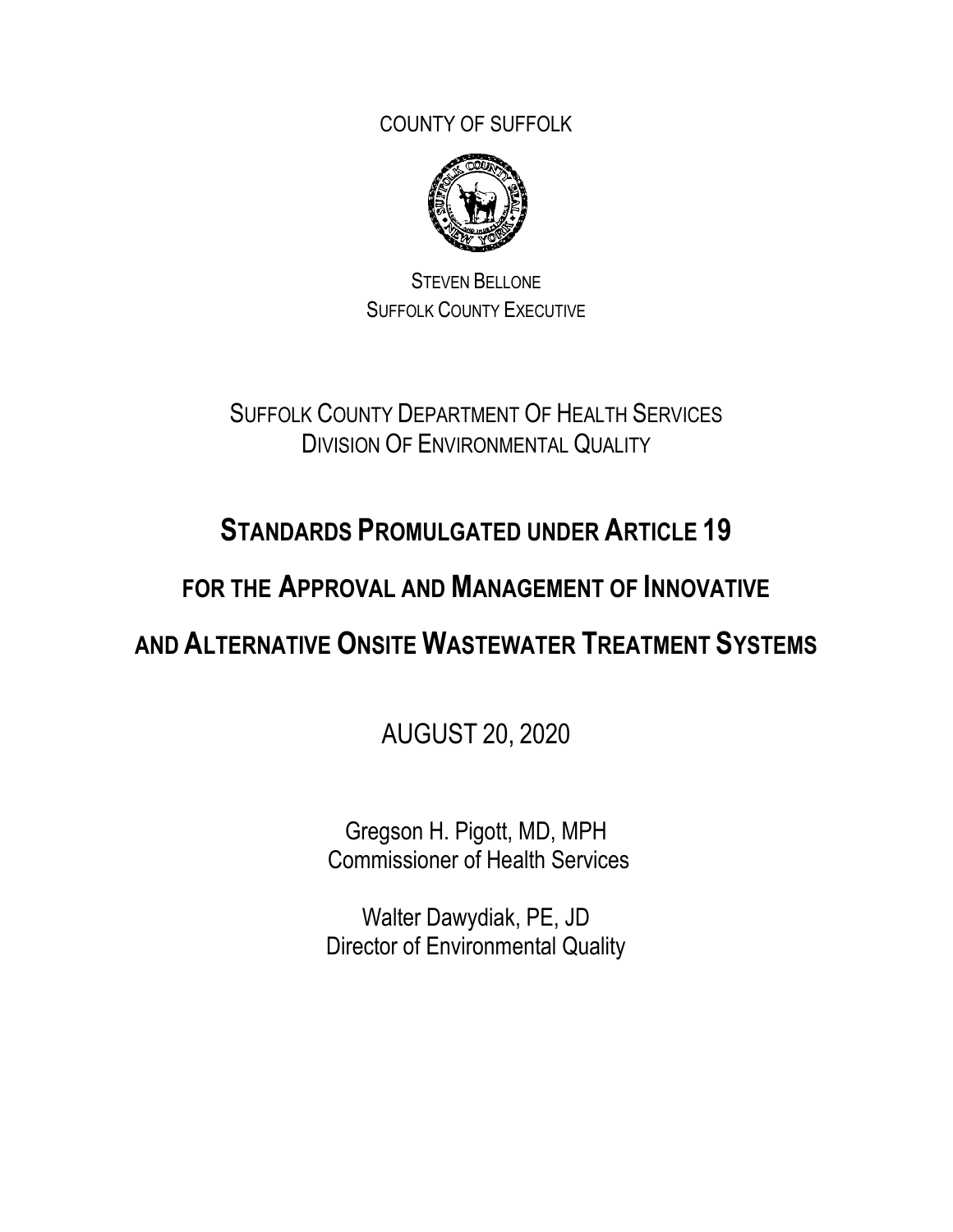# **SECTION PAGE**  19-101 Introduction 2 19-102 Definitions Applicable to these Standards 2 19-103 General Conditions 4 19-104 Approval Process for I/A OWTS 4 19-105 Technology Verification and Performance Standards 18 19-106 Registration Requirements 19 19-107 Operation and Maintenance Requirements 21 19-108 Sampling Protocol 22 19-109 Revocation or Suspension of Experimental, Piloting, Provisional, or General Use 27 19-110 Variances 29 19-111 Approval by the Commissioner of Health Services 29

| <b>TABLES</b>                                                                     | <b>PAGE</b> |
|-----------------------------------------------------------------------------------|-------------|
| 19-104.1: Approval Chart for Residential Systems                                  | 13          |
| 19-104.2: Approval Chart for Commercial Systems                                   | 15          |
| 19-108.1: Sampling Requirements for Experimental and Piloting Use Approval        | 26          |
| 19-108.2: Sampling Requirements for First 20 Year-Round Provisional Systems       | 27          |
| 19-108.3: Sampling Requirements for All Other Provisional and General Use Systems | 27          |

#### Page 1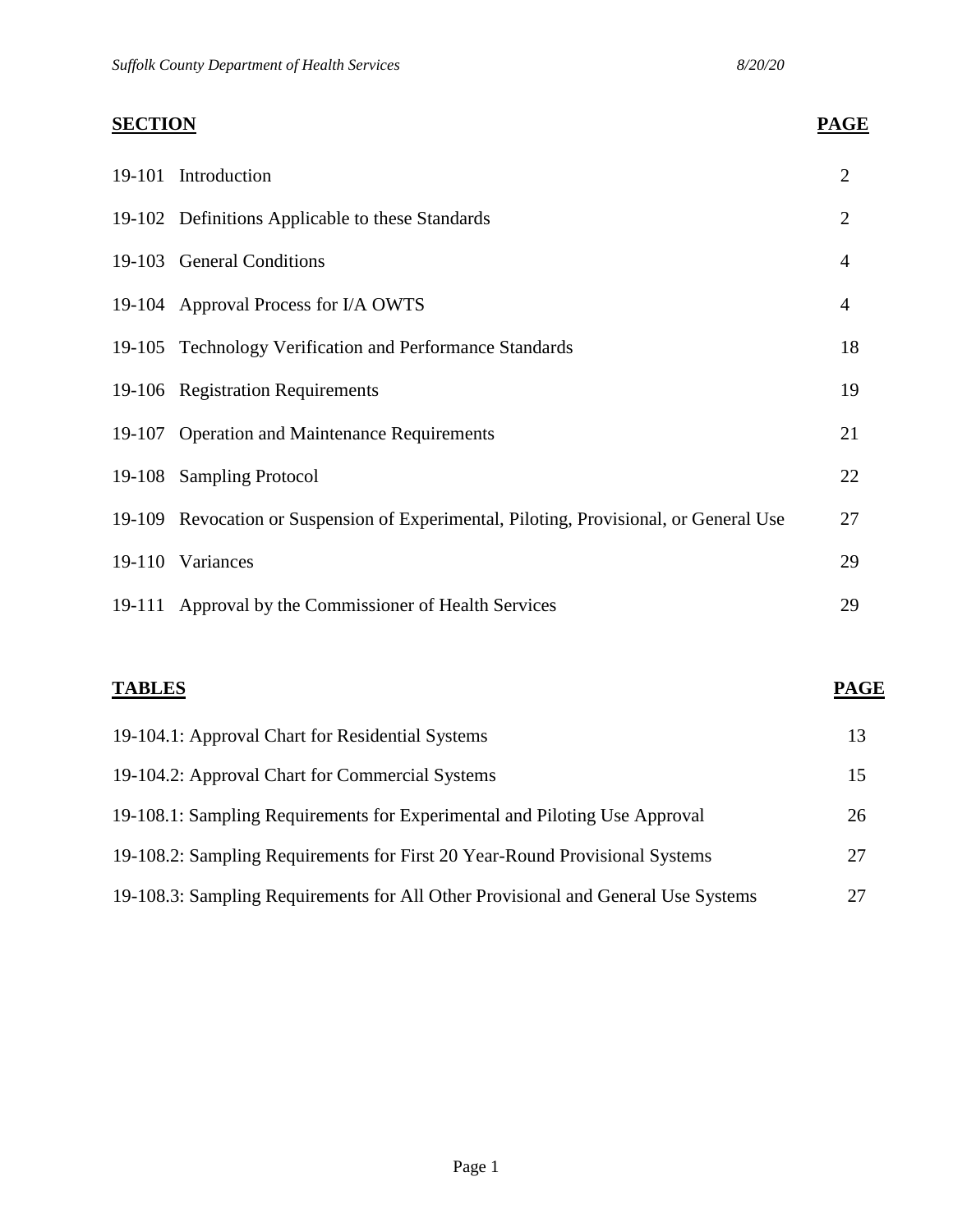### **STANDARDS PROMULGATED UNDER ARTICLE 19 FOR THE APPROVAL AND MANAGEMENT OF INNOVATIVE AND ALTERNATIVE ONSITE WASTEWATER TREATMENT SYSTEMS**

#### **19-101 INTRODUCTION**

- A. These are Standards for the Suffolk County Department of Health Services for the administration of Article 19, "Management of Innovative and Alternative Onsite Wastewater Treatment Systems" under the Suffolk County Sanitary Code.
- B. The purpose of these Standards is to establish procedures for development and use of innovative and alternative onsite wastewater treatment systems in Suffolk County as an environmental conservation and public health protection measure, while ensuring a safe, sanitary means of disposing of wastewater.
- C. These Standards outline the role of the Department in serving as a Responsible Management Entity, to develop and use resources, capabilities and systems to ensure that innovative and alternative onsite wastewater treatment systems are properly managed and maintained, and provide intended levels of treatment.

#### **19-102 DEFINITIONS APPLICABLE TO THESE STANDARDS**

**Commissioner** means the Commissioner of the Suffolk County Department of Health Services.

**Conventional Septic System or Conventional Onsite Wastewater Treatment System (OWTS)**  mean, for the purposes of this Article, an onsite sanitary system consisting of a septic tank and any associated interconnecting piping, a leaching structure(s) and any associated interconnecting piping that does not have any active or mechanical means of treatment or any supplemental filtration components.

**Department** means the Suffolk County Department of Health Services.

**Design Professional** means a person licensed or registered in the State of New York and authorized by the State Education Law to design the systems described in these Standards.

**Field-Built System** means non-prefabricated units that are constructed on-site such as sand/gravel filters, constructed wetlands, and soil based treatment systems.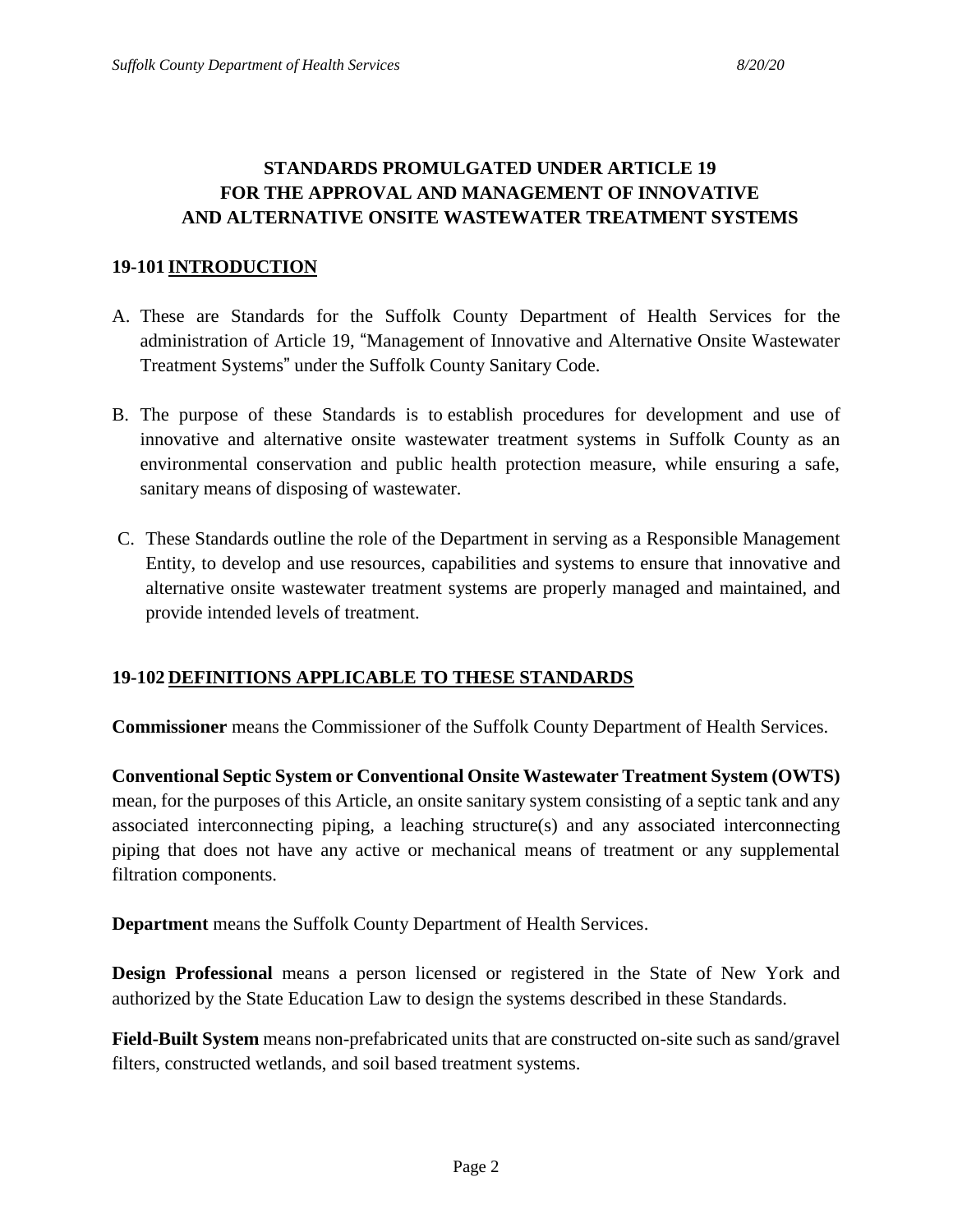**Innovative and Alternative Onsite Wastewater Treatment System(s) (I/A OWTS)** means an onsite decentralized wastewater treatment system(s) that, at a minimum, is designed to reduce total nitrogen in treated effluent to 19 mg/l. An I/A OWTS can serve more than one parcel, but shall not be considered sewering, Community Sewerage Systems, or Modified Subsurface Sewage Disposal (denitrification) by the Department under the Suffolk County Sanitary Code. (As used herein, I/A OWTS may be singular or plural, depending on the context. Not all I/A OWTS will meet the requirements for approval in Suffolk County).

**I/A OWTS Management Program** means comprehensive oversight and activities that address issues critical to I/A OWTS including planning, education, maintenance, residuals management, training certification, licensing, inspections, monitoring, corrective action and enforcement, recordkeeping, inventorying, reporting, financial assistance, and funding.

**Maintenance Provider** means a private entity hired by a Property Owner to provide operation and maintenance and contractual service of an I/A OWTS.

**Management Information System** means any computer-based system capable of capturing, storing, analyzing, and displaying specifically referenced information.

**Operation and Maintenance (O&M)** means the act of performing tasks specified by the Department and/or the manufacturer of the I/A OWTS including, but not limited to, cleaning, inspection, and adjustment of control settings to ensure proper operation of I/A OWTS and related components.

**Operation and Maintenance Contract** means a signed contract between the Property Owner and the Maintenance Provider setting forth all required Operation and Maintenance procedures and monitoring schedules along with effective dates of the contract.

**Property Owner(s)** means the owner(s) of the real property upon which such I/A OWTS is installed or proposed for installation.

**Registration** means the approval process by which a Property Owner completes and submits routine documentation required by the Department so as to certify his/her/its ownership and use of an I/A OWTS.

**Responsible Management Entity** means the Department, which shall administer and conduct a comprehensive set of activities and have the legal authority and technical capacity to ensure the long-term operation, maintenance, and management of all I/A OWTS in Suffolk County.

**Vendor** means the patent holder, manufacturer, distributor or creator of an I/A OWTS.

**Written Notification** means the act or instance of notifying, making known or giving notice through either a written or printed notice, or electronic submission of written notice.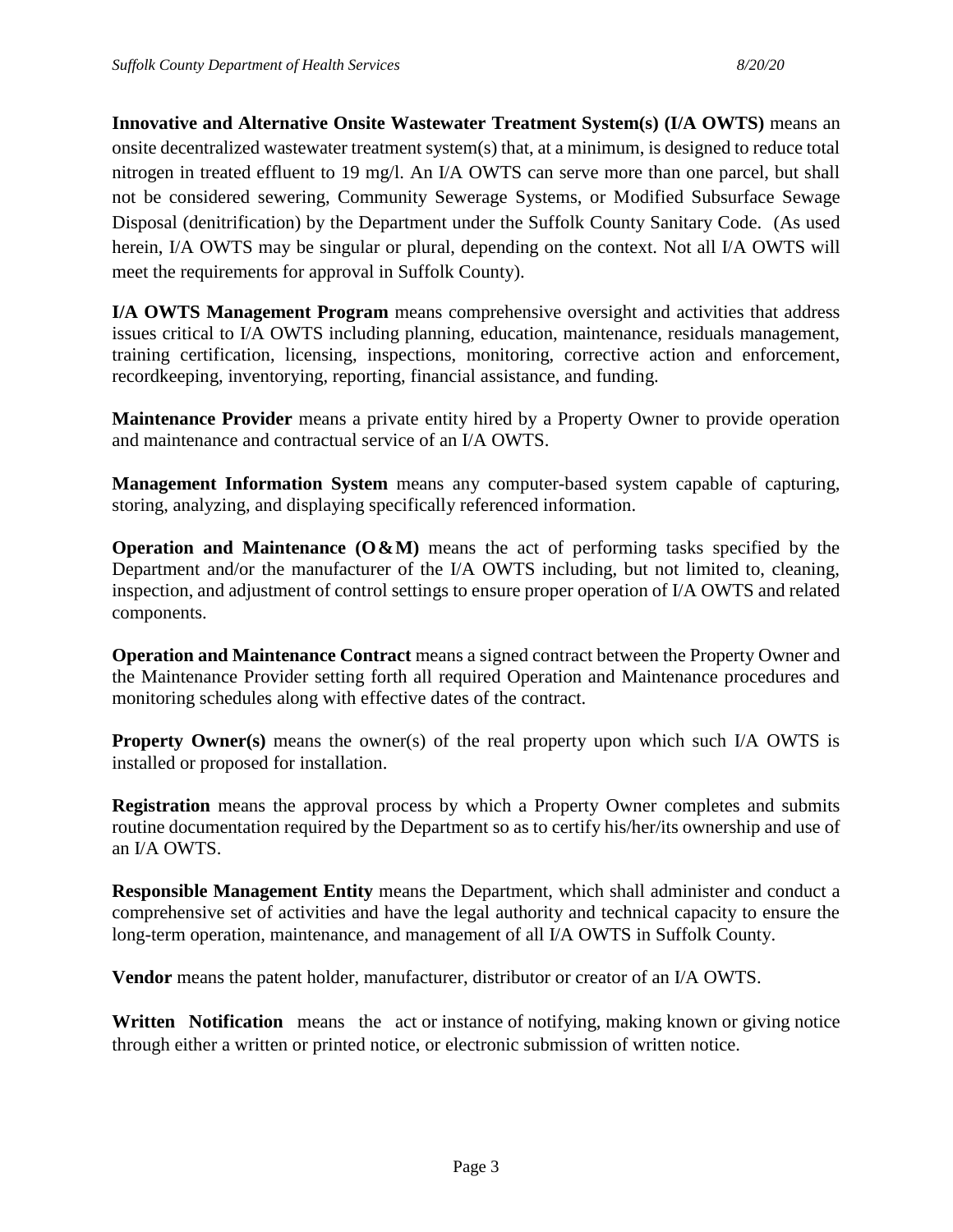#### **19-103 GENERAL CONDITIONS**

- A. No person shall submit an application for the installation of an I/A OWTS for a technology unless such technology has been placed on the Department's list of Experimental, Pilot, Demonstration, Provisional, or General Use approved systems.
- B. The Department shall maintain a list of all approved technologies and all approved guidance documents.
- C. The Department may revoke approval of an I/A OWTS technology if there is a failure to comply with these Standards, including but not limited to failure to submit reports, monitoring, and/or maintenance data; or failure to fulfill effluent performance standards, provided that before any such revocation, the Department shall provide written notice of the failure to the I/A OWTS vendor specifying a time period that is reasonable under the circumstances during which the failure may be remedied. More than three such notices for any I/A OWTS within a six-month period shall be grounds for revocation without further opportunities to remedy noncompliance.
- D. An I/A OWTS installer must hold a current Liquid Waste License pursuant to Suffolk County Code Chapter 563, Article VII (Septic Industry Businesses) with an Endorsement as an Innovative and Alternative Treatment System Installer through the Suffolk County Department of Labor, Licensing and Consumer Affairs. The Department of Labor, Licensing, and Consumer Affairs maintains a list of liquid waste license holders.
- E. An I/A OWTS requires a permit issued by the Department prior to installation at a specific location. This applies to systems installed for experimental, demonstration, piloting, provisional use and general use.
- F. All installed I/A OWTS are required to have an initial 3-year warranty inclusive of  $O\&M$ services from the Vendor or Design and Installation Professional in the case of field-built systems.
- G. All installed I/A OWTS are required to have active  $O\&M$  Agreements between the property owner and an authorized Maintenance Provider in perpetuity as long as I/A OWTS is in use.
- H. Maintenance Providers must report all O&M activities to the Department in a manner to be prescribed by the Department.
- I. This Suffolk County program is subject to the continuing approval of the New York State Departments of Health and Environmental Conservation.

#### **19-104 APPROVAL PROCESS FOR I/A OWTS**

All I/A OWTS technologies must be approved by the Department for use in Suffolk County as either an Experimental, Piloting, Provisional, or General Use system in order to be permitted for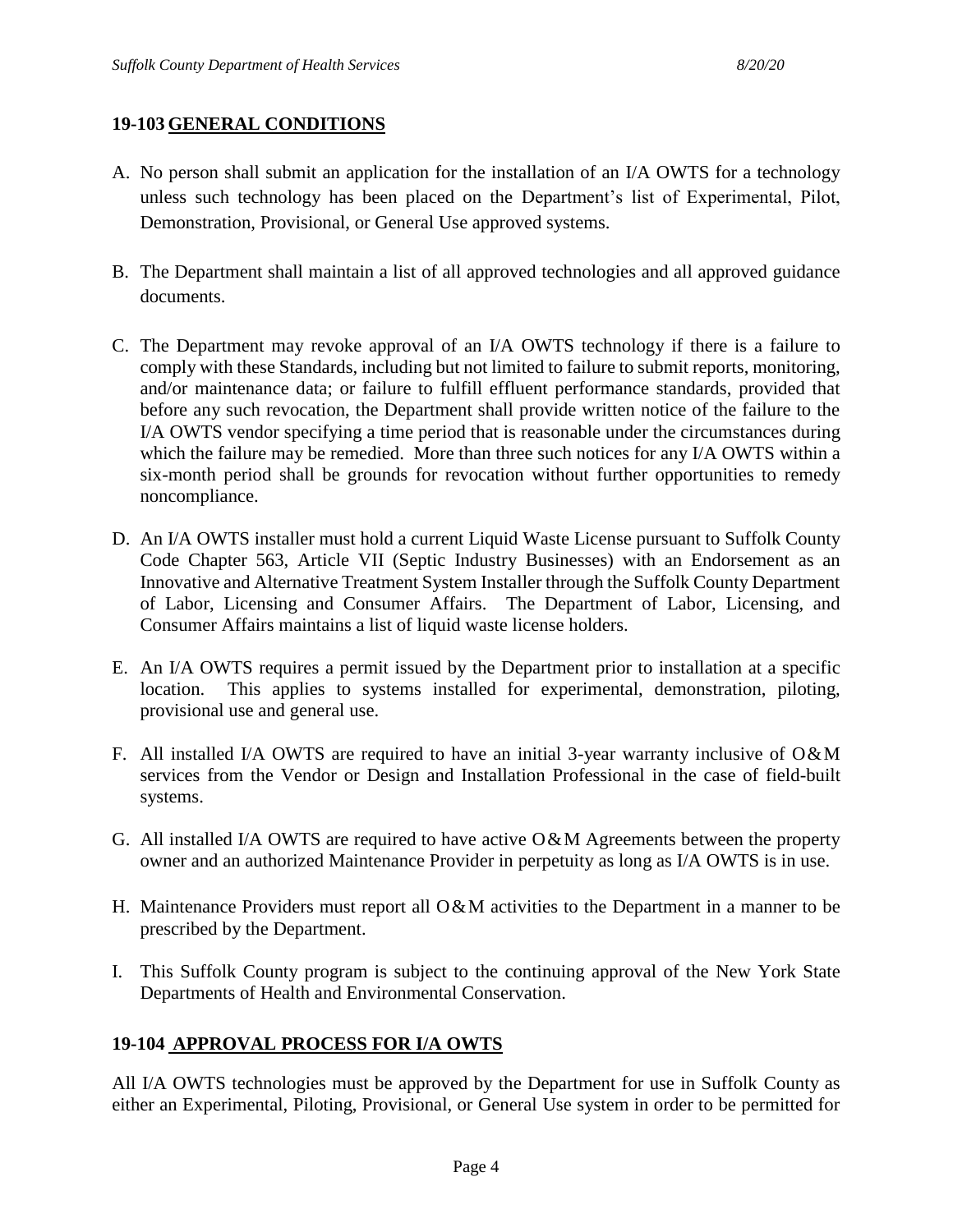installation as a sewage disposal system in accordance with the "Standards for Approval of Plans and Construction for Sewage Disposal Systems for Single-Family Residences" and "Standards for Approval of Plans and Construction for Sewage Disposal Systems for Other Than Single-Family Residences."

During each phase of approval, the I/A OWTS technology must undergo sampling as detailed in these Standards. The minimum sampling requirements and resulting combined average outlined in **Table 19-104.1 and Table 19-104.2**, shall be required prior to a system receiving approval to move from one phase of approval to the next and eventually to the final approval phase known as "General Use." **Tables 19-108.1, 19-108.2, and 19-108.3** are the minimum sample parameters required for each phase of the I/A OWTS approval process.

#### A. Experimental Approval (Residential and Commercial)

- 1. Experimental technologies designed to reduce total nitrogen (TN) to a minimum of 19 mg/L that are not yet certified by United States Environmental Protection Agency (EPA) Environmental Technology Verification (ETV) or National Sanitation Foundation (NSF) 245 testing, or do not have NSF 40 certification and are not approved for 19 mg/l TN in a minimum of two (2) other jurisdictions with climate conditions similar to Suffolk County, may be installed in Suffolk County as an Experimental I/A OWTS provided the following items are submitted to the Department for initial review:
	- a. The Vendor shall submit an engineering report prepared by a licensed professional engineer in the State of New York completely describing the technology with process design calculations and product design drawings.
	- b. Documentation showing that systems employing the Vendor's technology have been previously installed and tested at a testing facility acceptable to the Department.
		- i. The tested system(s) must have been a full-scale residential or commercial system.
		- ii. Sampling results for the tested system(s) must be submitted and include both influent and effluent results. The results must be for a minimum of a 12-month period with samples taken at a maximum of thirty-day intervals. Sampling results must include, at a minimum, total nitrogen (TN), total Kjeldahl nitrogen (TKN), ammonia-N (NH3), nitrite (NO2), nitrate  $(NO<sub>3</sub>)$ , pH, five-day biochemical oxygen demand  $(BOD<sub>5</sub>)$ , total suspended solids (TSS), and alkalinity. Samples must be taken and analyzed by a certified laboratory within the jurisdiction in which the system was tested.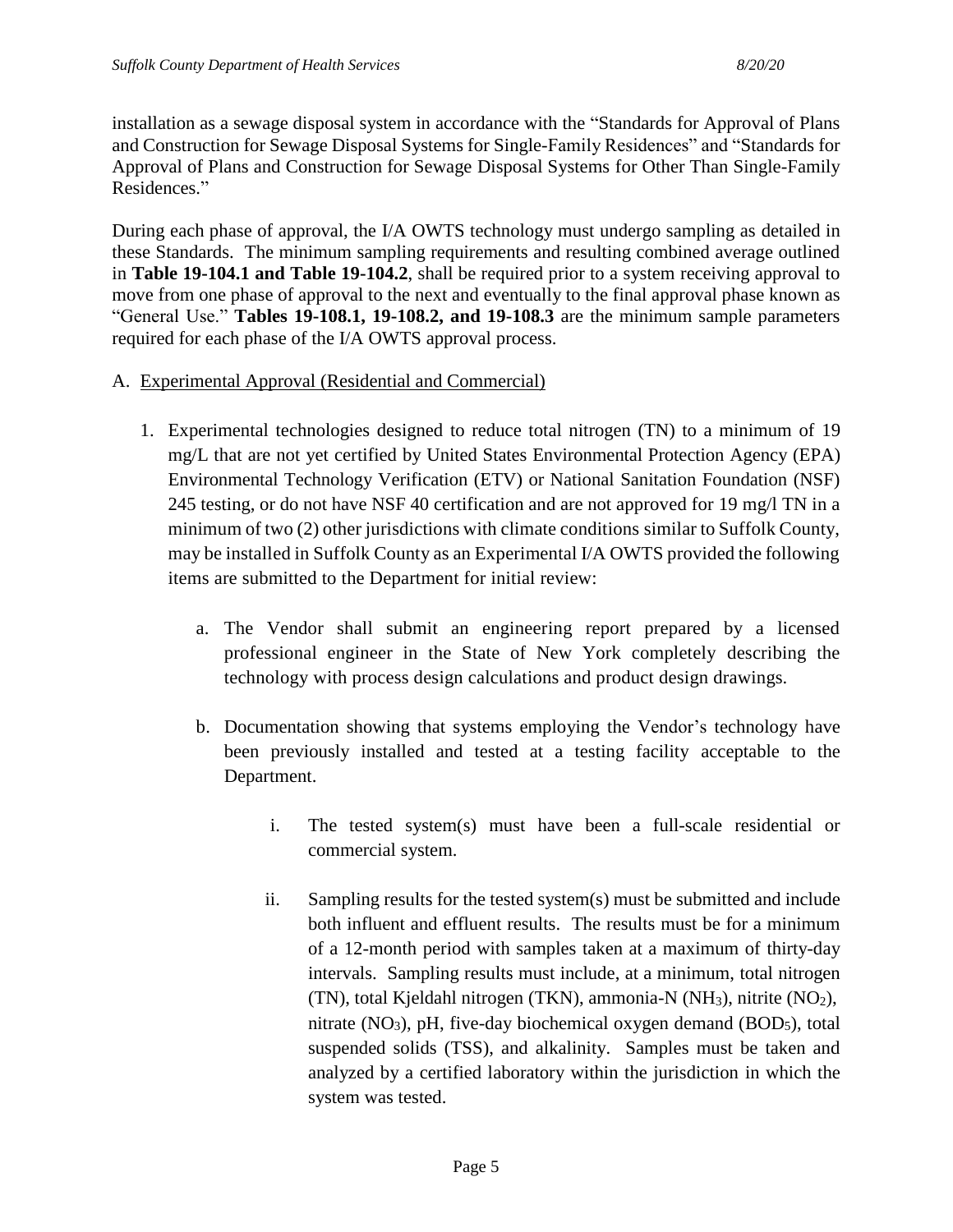- c. Any other items the Vendor and/or Department determine to be advisable for a complete review and evaluation of the technology as embodied in the specific system(s) tested.
- 2. The Department shall review the submitted items and provide a written determination within sixty (60) days to the Vendor either approving or disapproving the technology as an Experimental I/A OWTS within Suffolk County.
- 3. Vendors receiving Department approval to install their unit in Suffolk County as an Experimental I/A OWTS must install a minimum of two (2) units and no more than five (5) units per manufacturer and/or technology at year-round sites within Suffolk County.
- 4. Experimental I/A OWTS must be installed in a manner that it can function by gravity as a system meeting Department conventional OWTS Standards.
- 5. Effluent samples from Experimental systems shall be tested by a New York State certified laboratory to assess the systems' success in achieving the treatment standard of no greater than 19 mg/l of TN. Samples shall be taken no less frequently than every thirty (30) days after the system reaches equilibrium. The Department shall consider an Experimental I/A OWTS at equilibrium after a three-month period unless actual field results demonstrate otherwise. Sampling results must include TN, TKN,  $NH_3$ ,  $NO_2$ ,  $NO_3$ ,  $pH$ ,  $BOD_5$ , TSS, alkalinity and such other parameters as the Department may prescribe. Refer to Section 19-108 of these Standards for sampling protocol specifications.
- 6. Testing on the initial set of two (2) to five (5) Experimental systems must be performed for at least twelve (12) months and result in a full technical reporting of results in a format acceptable to the Department. At that time, the Department will determine whether to approve the Experimental I/A OWTS for Piloting (pursuant to subsection B) or require an additional period of testing on an Experimental basis.
- 7. Any Experimental technology or system may be ordered removed in Suffolk County based on unsatisfactory results in the yearly technical report(s), based on other information indicating the Experimental I/A OWTS is not functioning properly to produce an effluent of no greater than 19 mg/l TN, or if the technology or system has been determined to be a public health threat by the Department. Any installed system ordered to be removed must be replaced with a system meeting Department Standards within sixty days of notification from the Department.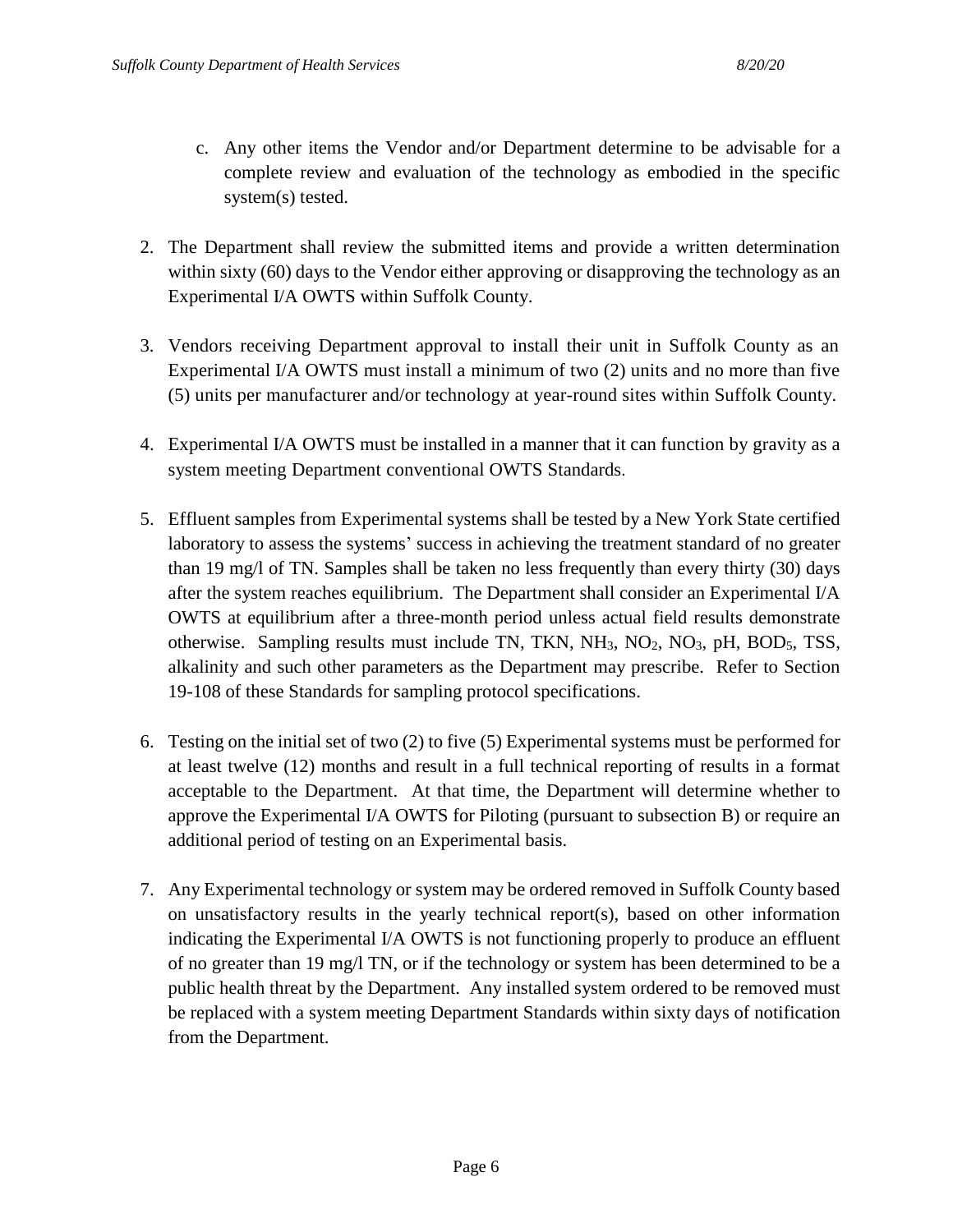- 8. Experimental I/A OWTS may be approved for Piloting under either of the following conditions:
	- a. Installation and sampling of two (2) to three (3) experimental systems with each individual system being sampled monthly. Each system must maintain an average effluent TN of 19 mg/L or less for a period of 12-monthly consecutive samples, unless the Department permits a deviation from the requirement of consecutive samples on a case-by-case basis with justification from the vendor deemed acceptable by the Department.

Or,

- b. Installation and sampling of four (4) to five (5) experimental systems with all systems must being sampled monthly. The department may omit the data from one of the installed systems. Each of the remaining systems must maintain an average effluent TN of 19 mg/L or less for a period of 12-monthly consecutive samples, unless the Department permits a deviation from the requirement of consecutive samples on a case-by-case basis with justification from the vendor deemed acceptable by the Department.
- 9. Covenants may be required on properties where Experimental I/A OWTS are installed. Covenants may require system replacement in the event of failure;  $O\&M$  requirement; access to Department Staff for inspection and/or sampling; and any other requirements that the Department deems necessary.
- 10. Experimental systems that meet performance goals are allowed to remain in place longterm, provided that they are monitored no less frequently than every thirty (30) days as set forth above until the technology advances to Provisional Use. If the technology advances to the Piloting phase, installed Experimental systems count as part of the total number of systems required under the Piloting phase.
- 11. A technology may remain in the Experimental phase for no more than 5 years from installation of the first Experimental system unless otherwise extended at the Department's discretion.

### B. Pilot Approval (Residential and Commercial)

1. Piloting involves the installation, field testing, and technical evaluation to demonstrate that an I/A OWTS technology can function effectively under the physical and climatological conditions at pilot sites in Suffolk County.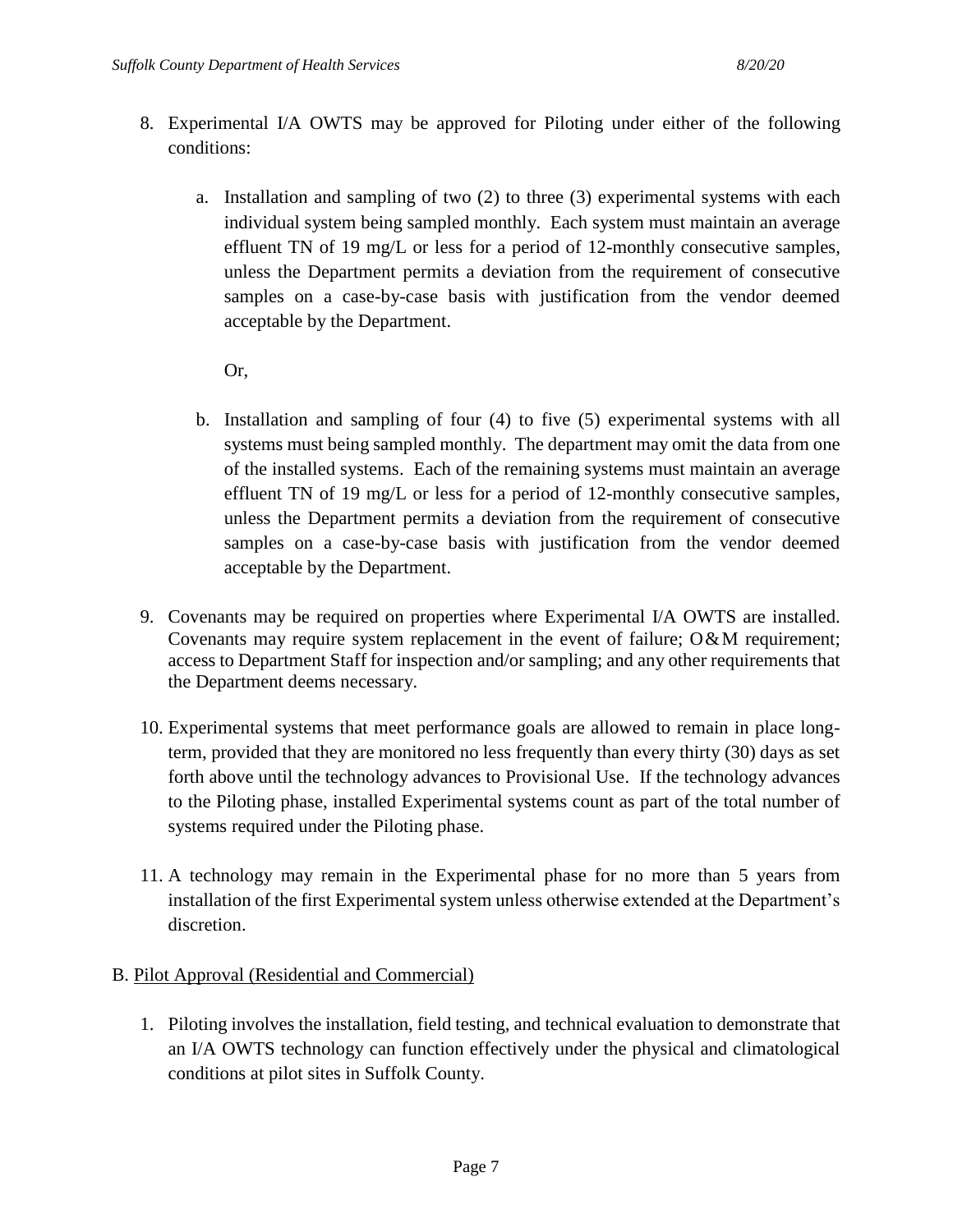- 2. The Department will allow piloting of I/A OWTS that have satisfactorily completed or attained at least one of the verifications and/or certifications listed below:
	- a. Verification through the National Sanitation Foundation/American National Standards Institute (NSF/ANSI) that the technology meets Standard 245 for nitrogen reduction.
	- b. Certification for advanced nitrogen removal through the EPA Environmental Technology Verification Program.
	- c. General approval (or the equivalent) for use for nitrogen reduction in at least two jurisdictions with winter climate conditions similar to Suffolk County.
	- d. Successful completion of the Experimental Approval process outlined in Section 19-104 A of these Standards.
- 3. Piloting of a particular I/A OWTS technology may be conducted at either existing or new construction. Eight (8) to twelve (12) systems per manufacturer and technology must be successfully piloted prior to proceeding to Provisional approval. Systems must serve buildings/facilities that are occupied year round. Systems from the same Vendor that utilize the same technology but have different daily sanitary flow volumes can be used. Sites appropriate for pilot systems will be agreed upon by the manufacturer and the Department.
- 4. Effluent samples from Pilot systems shall be tested by a New York State certified laboratory to assess the systems' success in achieving the treatment standard of no greater than 19 mg/l of TN. Samples shall be taken no less frequently than every 30 days after the system reaches equilibrium. The Department shall automatically consider an I/A OWTS to be at equilibrium after the first 3-month period of continuous operation. Sampling results must include TN, TKN,  $NH_3$ ,  $NO_2$ ,  $NO_3$ ,  $PH$ ,  $BOD_5$ , TSS, alkalinity and such other parameters as the Department may specify. Piloting must be done for at least twelve (12) months and result in a full technical reporting of results in a format acceptable the Department. Refer to Section 19-108 in this Article for sampling protocol specifications.
- 5. Piloting is generally not intended to address long-term operation and maintenance, although the information gathered during piloting should be used to understand these issues.
- 6. At the close of the Pilot test period, the Department may allow the technology to proceed to the Provisional Use approval stage, require additional Piloting, or disapprove the system.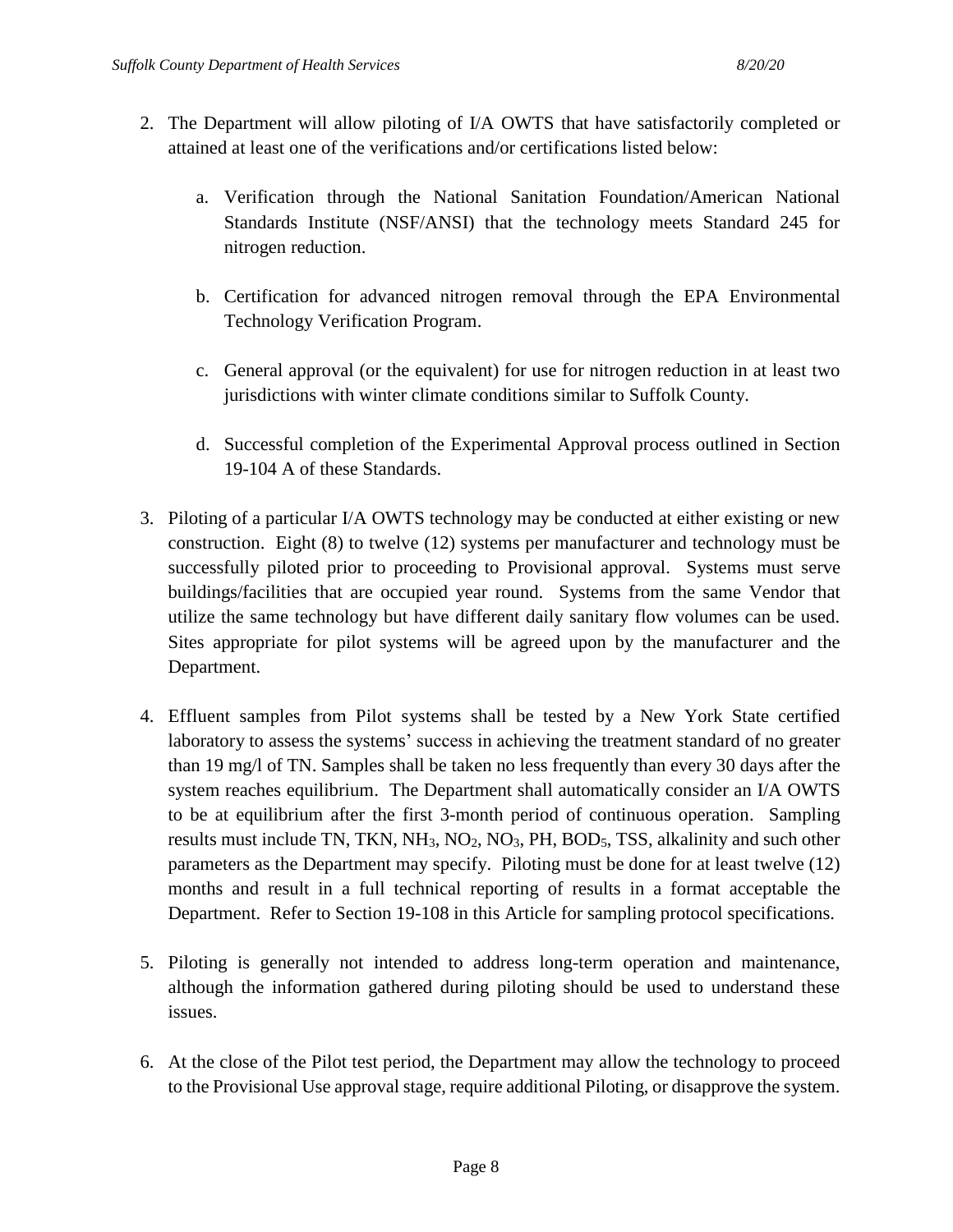Piloting is considered successful if 75% of the units installed have a combined total average effluent TN of 19 mg/L or less for a period of 12-monthly consecutive samples, unless the Department permits a deviation from the requirement of consecutive samples on a case-by-case basis with justification from the vendor deemed acceptable by the Department.

- 7. Piloted systems that meet performance goals are allowed to remain in place long-term. For pilot systems that do not meet the expected parameters, adjustments to system design and operation may be required by the Department for installed systems and incorporated into future systems employing the same technology. In extreme circumstances, a sub-performing piloted system may need to be removed or replaced at the discretion of the Department, in consultation with the Vendor and Property Owner.
- 8. A technology may remain in the Piloting Phase for no more than two (2) years after the installation date of the twelfth Pilot system is installed unless otherwise extended at the Department's discretion.
- 9. Piloting phases are identical for residential and commercial systems. A technology can advance to Provisional Approval after successfully completing the piloting phase with residential systems, commercial systems, or any combination thereof.

#### C. Provisional Use Approval (Residential and Commercial)

- 1. In the Provisional Use stage, the Department will evaluate whether an I/A OWTS technology can provide treatment exceeding that of a Conventional OWTS with effluent nitrogen reduction to 19 mg/l or less under actual field conditions in Suffolk County and with a broader range of uses than in the controlled environment of Piloting.
- 2. Provisional Use phase can occur when, in the Department's judgment, a technology has been piloted successfully in Suffolk County. The Department will consider Provisional Use Approval after the first eight (8) Pilot systems have finished twelve (12) months of operation at equilibrium.
- 3. A technology approved for Provisional Use can be installed in existing or new construction on residential or commercial properties where a Conventional OWTS in compliance with Article 6 of the Suffolk County Sanitary Code could be approved.
- 4. In the Provisional Use approval for residential systems the first twenty (20) systems installed at year-round residences (including Experimental and Pilot systems) must be sampled every two (2) months for at least twenty-four (24) months prior to a technology becoming eligible for General Use Approval. All other residential systems installed during Provisional Use approval must be sampled for TN at a minimum of every thirty-six (36) months from the date of installation.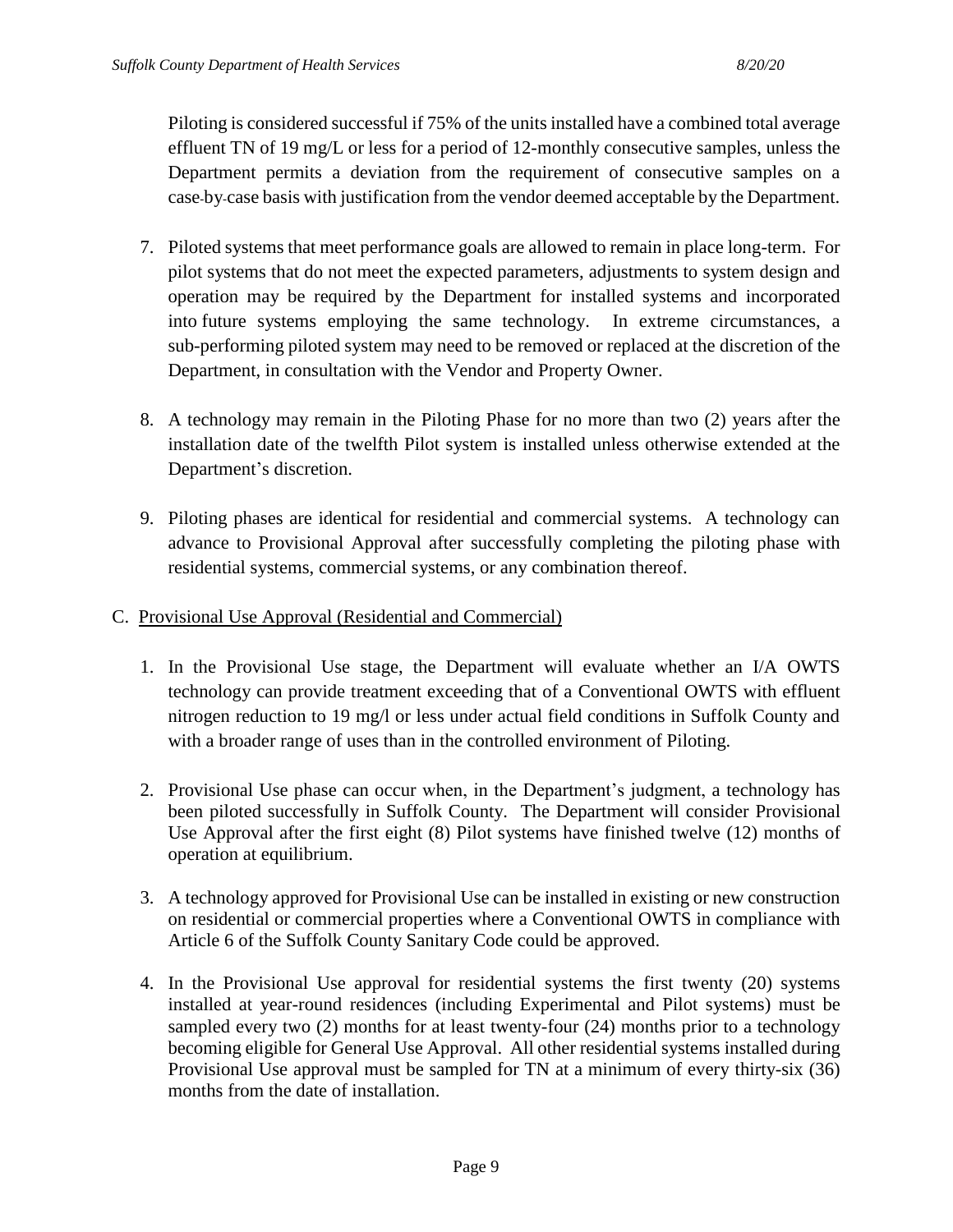5. In the Provisional Use approval of commercial systems, a minimum of twenty (20) systems (including Experimental and Pilot systems) must be installed at commercial sites. The first twenty (20) installed systems shall be sampled every month for at least 12 months, and every two months for an additional twelve (12) months prior to a technology becoming eligible for General Use Approval for commercial use. All other installations during Provisional Use approval must be sampled every twelve (12) months for total nitrogen. However, if a commercial system is installed at a seasonal use site, the system must be sampled monthly during months of operation while the technology is in Provisional Use Approval.

In addition, four (4) systems must be installed and successfully implemented in each of the following five (5) commercial subcategories: (1) office, retail, industrial, gym and dry goods; (2) restaurants, coffee shops, and other kitchen / fats, oils, and grease (FOG) waste; (3) multi-tenant residential; (4) institutional use; (5) medical use in order for General Use approval to be granted for those specific subcategories. In instances where a particular use could be categorized as more than one subcategory, the Department shall specify under which subcategory a particular use would fall.

- 6. Effluent samples from both residential and commercial Provisional systems shall be tested by a New York State certified laboratory to assess the systems' success in achieving the treatment standard of no greater than 19 mg/l of TN. The Department shall automatically consider an I/A OWTS to be at equilibrium after a 3-month period. Sampling results must include TN, TKN,  $NO<sub>2</sub>$ ,  $NO<sub>3</sub>$ ,  $pH$ ,  $BOD$ , TSS, alkalinity, and such other parameters as the Department may specify. Sampling must be done for at least twentyfour (24) months and result in a full technical reporting of results in a format acceptable to the Department. Refer to Section 19-108 in this Article for sampling protocol specifications.
- 7. During the Provisional Use stage, the Department reserves the right to take samples for QA/QC and compliance purposes. This includes but is not limited to split samples with the Vendor.
- 8. In the Provisional Use stage, if an individual system is not used for sixty days or more, (e.g., property becomes vacant, etc.), the Department shall have the ability to assign a new sampling site to the manufacturer.
- 9. If a Vendor fails to sample an individual site in accordance with these Standards, the Department shall have the authority to require the site re-start the provisional sampling schedule for the individual site in non-compliance (i.e., require samples every sixty (60) days for twenty-four (24) months) or suspend or revoke Provisional Use Approval.
- 10. In the Provisional Use stage, systems will be evaluated based on operation, maintenance, and monitoring issues. Overall sampling of the installed systems as a group will be coordinated by the Vendor and the Department to determine how the systems are performing throughout the year.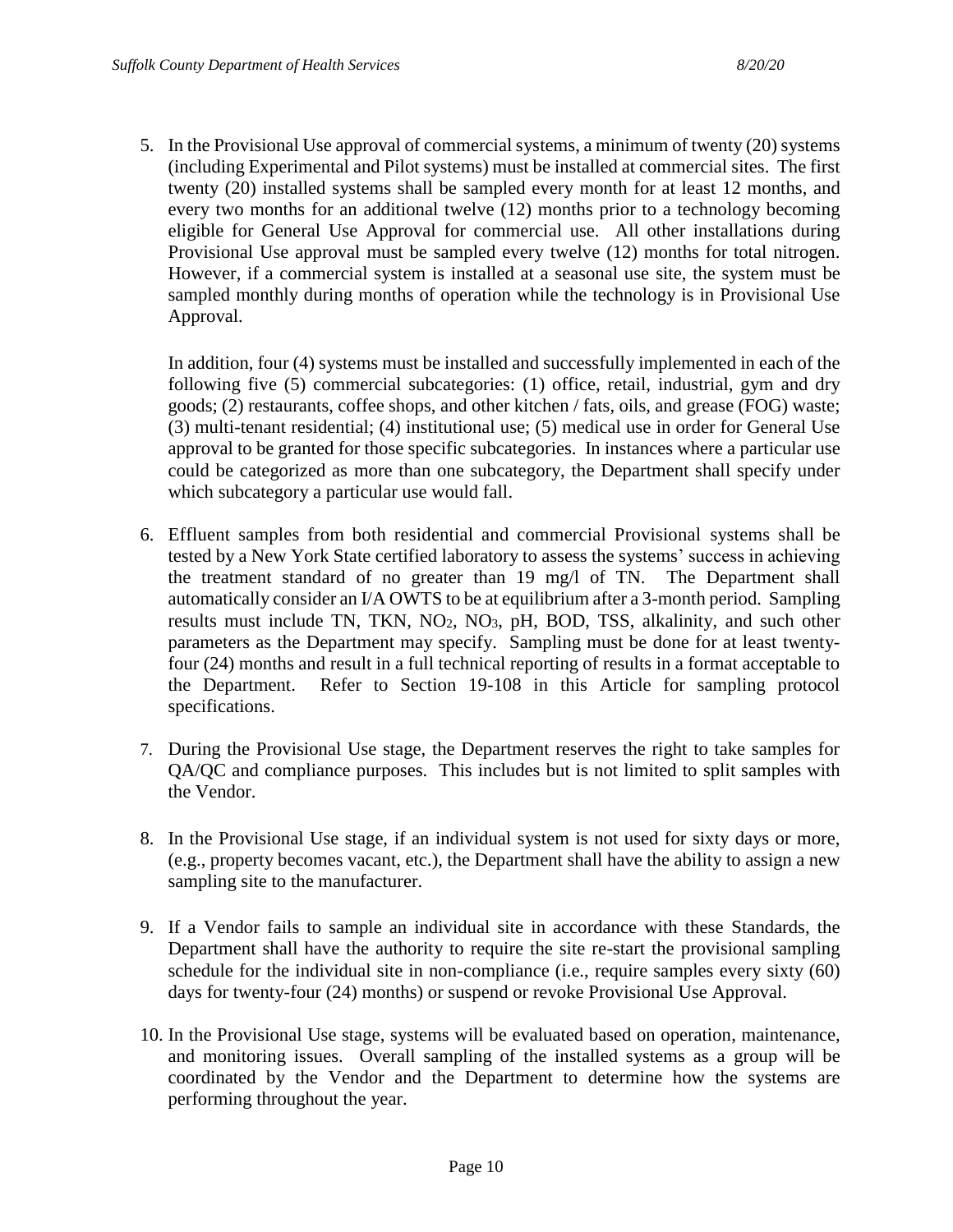- 11. Provisional Use is considered successful if the first twenty (20) installed systems achieve a level of environmental protection at least equivalent to a Conventional OWTS and a mean effluent nitrogen concentration of 19 mg/l or less for at least twenty-four (24) months.
- 12. Provisional Use approval can be suspended or revoked if problems develop in the performance of the approved technology or of particular systems or if a Vendor fails to sample in accordance with these Standards.
- 13. A technology may remain in residential Provisional Use Approval no more than five (5) years after the installation date of the twentieth Provisional system unless Provisional Approval is renewed at the Department's discretion.
- 14. A technology may remain in commercial Provisional Use Approval no more than five (5) years after the installation date of the twentieth Provisional system unless Provisional Approval is renewed at the Department's discretion.
- D. General Use Approval for Residential Systems
	- 1. When a residential I/A OWTS technology has successfully completed the Provisional Use stage, it receives Certification for General Use.
	- 2. I/A OWTS technology certified for General Use can be installed at any site where a Conventional OWTS in compliance with Article(s) 5 and/or 6 of the Suffolk County Sanitary Code could be approved.
	- 3. An O&M contract and annual O&M shall be required for all I/A OWTS between the Property Owner and Maintenance Provider. See section 19-107 for further details on O & M requirements.
	- 4. Systems approved for residential General Use must be sampled at a minimum of every thirty-six (36) months from date of installation and every thirty-six (36) months thereafter. Sampling must result in a full technical reporting of results in a format acceptable to the Department. Sampling results must include TN, TKN,  $NO<sub>2</sub>$ ,  $NO<sub>3</sub>$ , and other parameters as the Department may specify. Refer to Section 19-108 in this Article for sampling protocol specifications.
- E. General Use Approval for Commercial Systems
	- 1. In order for a commercial technology to receive General Use Approval for any of the following subcategories: (1) office, retail, industrial, gym and dry goods; (2) restaurants, coffee shops, and other kitchen / FOG waste; (3) multi-tenant residential; (4) institutional use; (5) medical use, a minimum of four (4) systems must be installed and successfully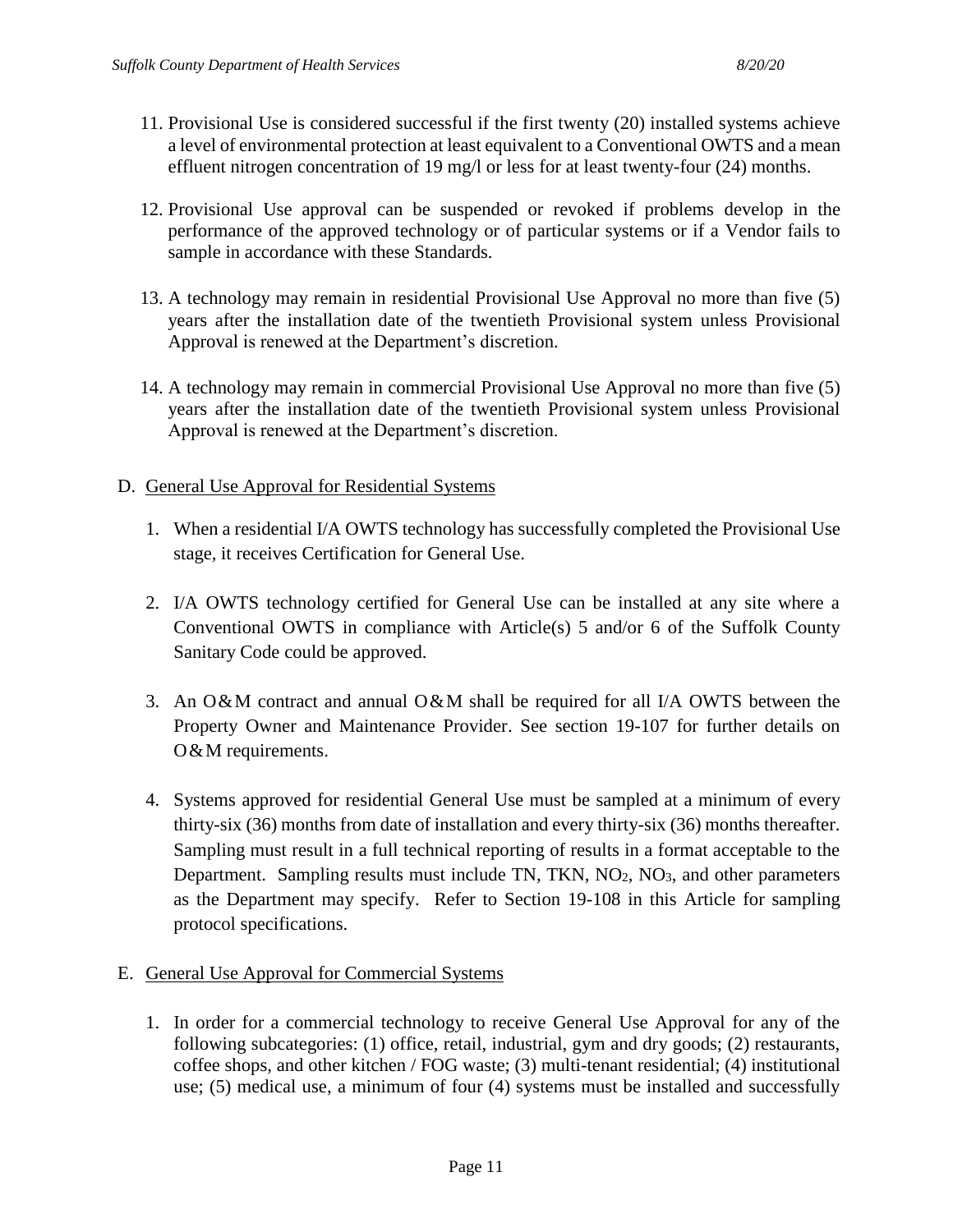implemented in that specific subcategory during Provisional Use phase. The Department reserves the right to define which subcategory an applicant's commercial use is in.

- 2. When a commercial I/A OWTS technology has successfully completed the Provisional Use stage, it receives Certification for General Use. Based on the results of the Provisional Approval evaluations, the Department will approve the system for general commercial use and any of the following uses: (1) office, retail, industrial, gym and dry goods; (2) restaurants, coffee shops, and other kitchen / FOG waste; (3) multi-tenant residential; (4) institutional use; (5) medical use.
- 3. I/A OWTS technology certified for General Use can be installed at any site where a Conventional OWTS in compliance with Article(s) 5 and/or 6 of the Suffolk County Sanitary Code could be approved in accordance with the provisions above.
- 4. An O&M contract and annual O&M shall be required for all I/A OWTS between the Property Owner and Maintenance Provider. See section 19-107 for further details on O & M requirements.
- 5. Systems approved for commercial General Use must be sampled every twelve (12) months and result in a full technical reporting of results in a format acceptable to the Department. Sampling results must include TN, TKN, NH<sub>3</sub>, NO<sub>2</sub>, NO<sub>3</sub>, and other parameters as the Department may specify. Refer to Section 19-108 in this Article for sampling protocol specifications.
- 6. During General Use Approval, the Department reserves the right to take samples for QA/QC and compliance purposes. This includes but is not limited to spilt samples with the manufacturer.
- 7. If a property becomes vacant or under construction the Department shall have the ability to assign a new sampling site to the manufacturer.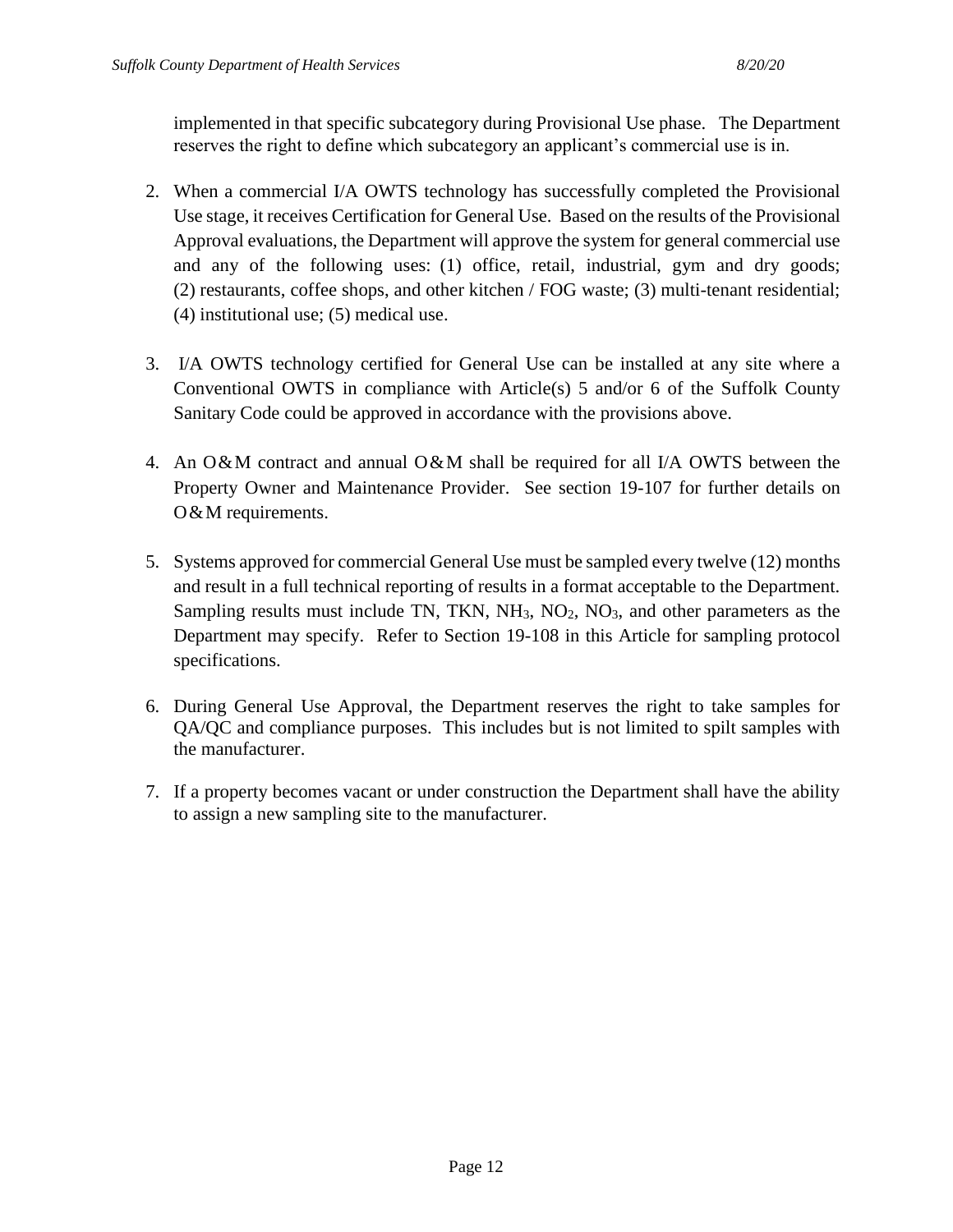| <b>TABLE 19-104.1: Approval Chart for Residential Systems</b> |                                                                            |                                                                                                                              |                                                                                                                                                                                                                                                                                                                                                                                                                                                                                                           |
|---------------------------------------------------------------|----------------------------------------------------------------------------|------------------------------------------------------------------------------------------------------------------------------|-----------------------------------------------------------------------------------------------------------------------------------------------------------------------------------------------------------------------------------------------------------------------------------------------------------------------------------------------------------------------------------------------------------------------------------------------------------------------------------------------------------|
| <b>Approval</b>                                               | # of Systems                                                               | <b>Sampling Frequency</b>                                                                                                    | <b>Performance</b>                                                                                                                                                                                                                                                                                                                                                                                                                                                                                        |
| <b>Phase</b>                                                  |                                                                            |                                                                                                                              | Requirement                                                                                                                                                                                                                                                                                                                                                                                                                                                                                               |
| Experimental*                                                 | $2 - 5$<br>year-round                                                      | <b>Monthly Sampling</b><br>12 months rolling average                                                                         | For instances where 2 - 3<br>experimental systems are<br>installed, each system<br>must maintain an<br>individual TN average of<br>19 mg/L or less. For<br>instances where 4 - 5<br>experimental systems are<br>installed, all systems must<br>being sampled monthly.<br>The department may omit<br>the data from one of the<br>installed systems. Each of<br>the remaining systems<br>must maintain an average<br>effluent TN of 19 mg/L or<br>less for a period of<br>12-monthly consecutive<br>samples |
| Piloting*                                                     | $8 - 12$<br>year-round                                                     | <b>Monthly Sampling</b><br>12 months rolling average                                                                         | The total dataset of 75%<br>of the systems must have<br>a combined average of<br>19 mg/L or less TN                                                                                                                                                                                                                                                                                                                                                                                                       |
| Provisional 1                                                 | First 20<br>year-round                                                     | <b>Bi-Monthly Sampling for</b><br>24 months rolling average<br>Minimum 12 samples.                                           | The dataset of all the 20<br>systems must have a<br>combined average of<br>19 mg/L or less TN                                                                                                                                                                                                                                                                                                                                                                                                             |
| Provisional 2                                                 | All Residential<br>Systems installed<br>during Provisional<br>Use Approval | Samples must be taken<br>within 36 Months from<br>date of installation, and at<br>a minimum of every 36<br>months thereafter | The annual dataset must<br>maintain a combined<br>average of 19 mg/L or less<br>TN in order to remain in<br>the Provisional phase **                                                                                                                                                                                                                                                                                                                                                                      |
| General Use                                                   | All Residential<br><b>Systems</b>                                          | Samples must be taken<br>within 36 Months from<br>date of installation, and at<br>a minimum of every 36<br>months thereafter | The dataset must maintain<br>an average of 19 mg/L or<br>less in order to remain in<br>General Use phase **                                                                                                                                                                                                                                                                                                                                                                                               |

*Note: The number of required systems is a cumulative number. The minimum of 20 systems for Provisional Use includes the number of systems installed as part of Experimental and Piloting processes.*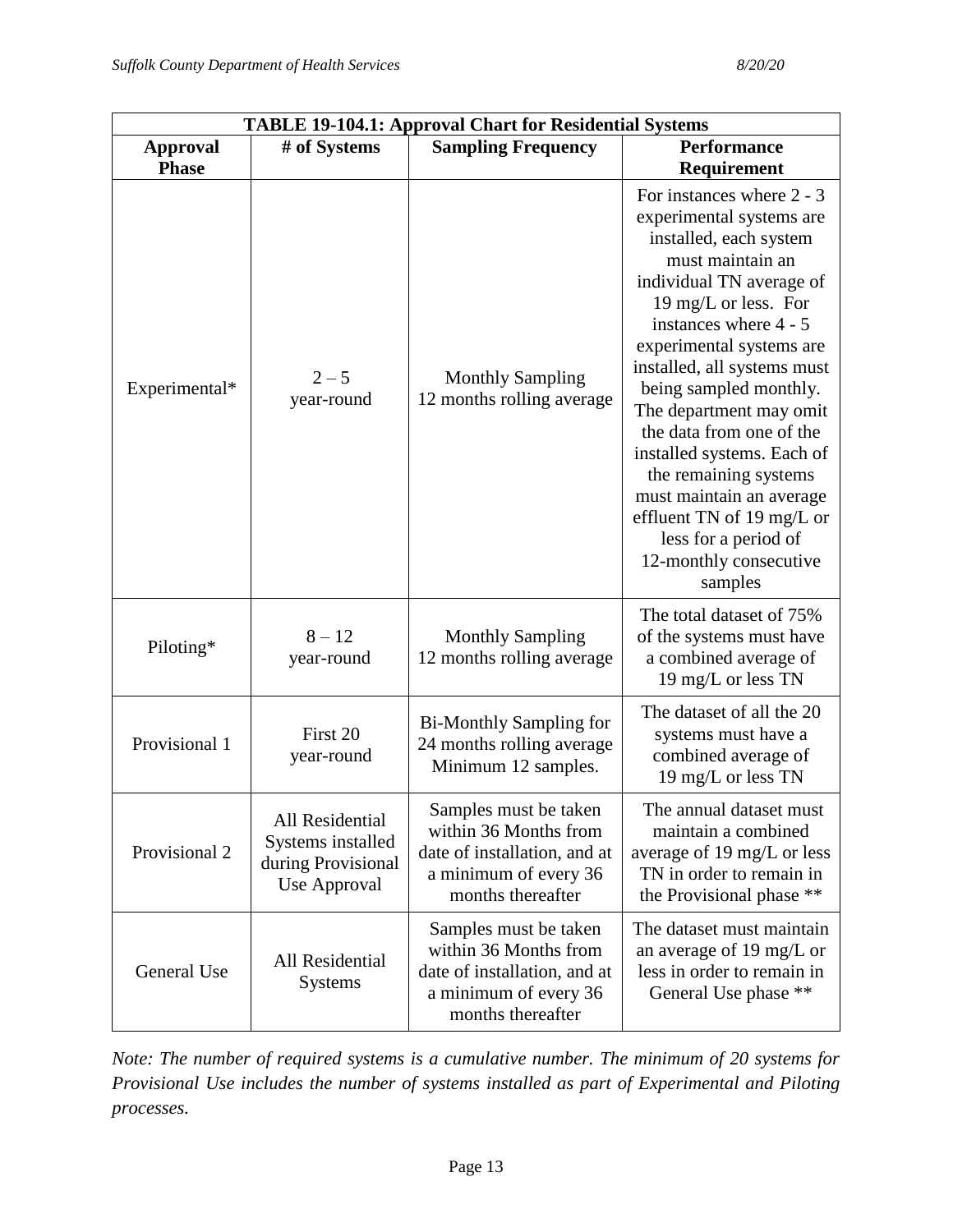\* *Piloting and Experimental phases are identical for residential and commercial systems. A technology can advance to Provisional Approval after successfully completing piloting phase with residential systems, commercial systems, or any combination thereof.*

*\*\*The combined average of the dataset in Experimental, Piloting and the first 20 year-round Provisional is the requirement to achieve successful completion of that phase. The average of the dataset of other Provisional systems and systems installed under General Use shall be evaluated to affirm compliance to maintain approval or disclose non-performance to be considered for revocation. See section of revocation of approval in Section 19-109.*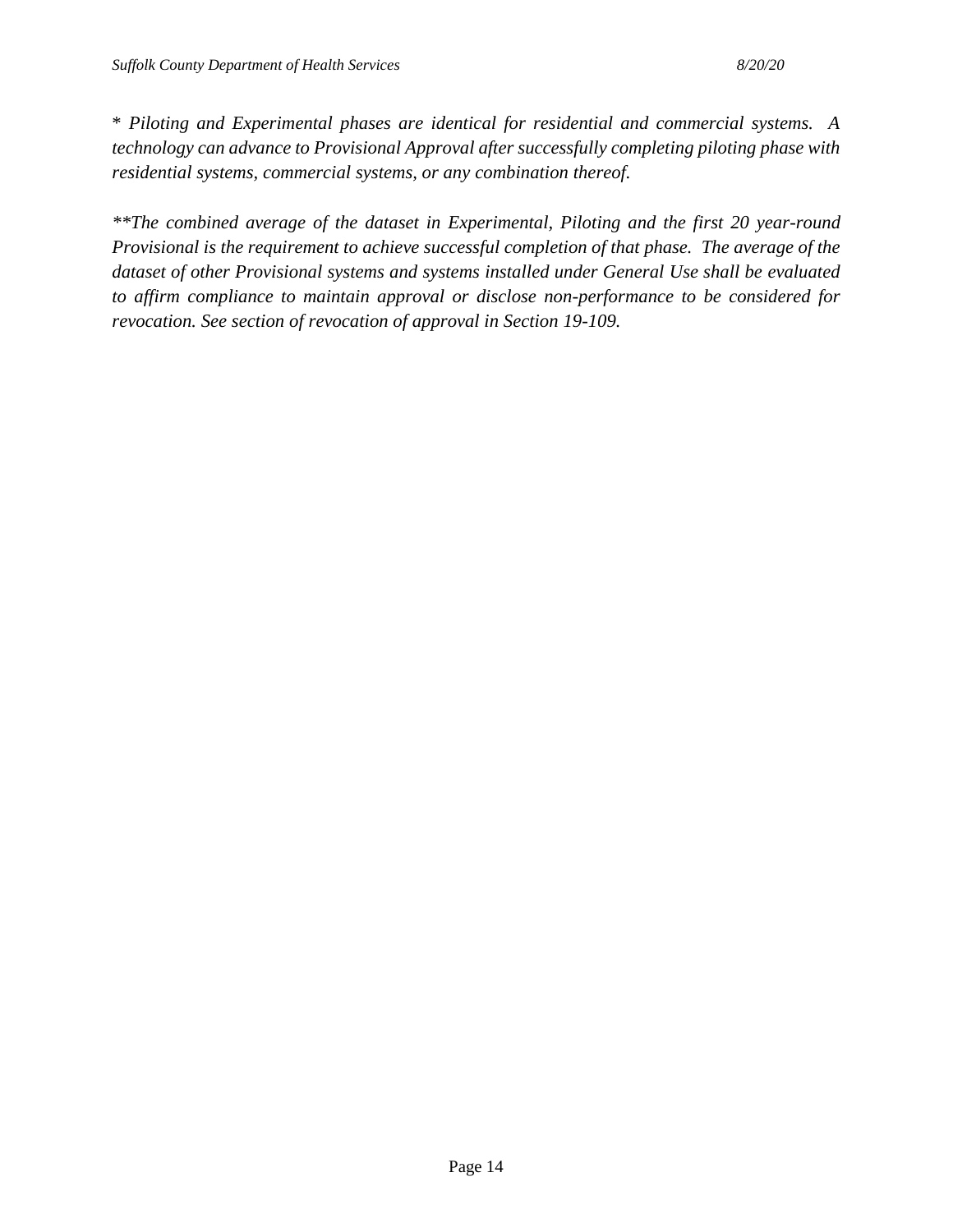| <b>TABLE 19-104.2: Approval Chart for Commercial Systems</b> |                                                                                                  |                                                                       |                                                                                                                                       |
|--------------------------------------------------------------|--------------------------------------------------------------------------------------------------|-----------------------------------------------------------------------|---------------------------------------------------------------------------------------------------------------------------------------|
| <b>Approval Phase</b>                                        | # of Systems                                                                                     | <b>Sampling Frequency</b>                                             | <b>Performance</b><br><b>Requirement</b>                                                                                              |
| Experimental*                                                | $3 - 5$<br>year-round                                                                            | <b>Monthly Sampling</b><br>12 months rolling average                  | The total dataset of 75% of<br>the systems must have a<br>combined average of<br>19 mg/L or less TN                                   |
| Piloting*                                                    | $8 - 12$<br>year-round                                                                           | <b>Monthly Sampling</b><br>12 months rolling average                  | The total dataset of 75% of<br>the systems must have a<br>combined average of<br>19 mg/L or less TN                                   |
| Provisional 1                                                | First 20<br>Systems<br>Installed and<br>systems<br>installed in<br>commercial<br>subcategories** | Monthly Sampling for<br>24 months                                     | The dataset of all the 20<br>systems must have a<br>combined average of 19<br>mg/L or less TN                                         |
| Provisional 2                                                | All Other<br>installations<br>during<br>Provisional Use<br>Approval                              | Every 12 months, unless<br>seasonal then every month<br>of operation. | The annual dataset must<br>maintain a combined<br>average of 19 mg/L or less<br>TN in order to remain in<br>the Provisional phase *** |
| General Use                                                  | All Systems                                                                                      | Every 12 Months                                                       | The dataset must maintain<br>an average of 19 mg/L or<br>less in order to remain in<br>General Use phase ***                          |

*Note: The number of required systems is a cumulative number. The minimum of 20 systems for Provisional Use includes the number of systems installed as part of Experimental and Piloting processes.*

*\* Piloting and Experimental phases are identical for residential and commercial systems. A technology can advance to Provisional Approval after successfully completing piloting phase with residential systems, commercial systems, or any combination thereof.*

*\*\* In order for a commercial technology to receive General Use Approval specific to any of the following subcategories: (1) office, retail, industrial, gym and dry goods; (2) restaurants, coffee shops, and other kitchen / fats, oils, and grease (FOG) waste; (3) multi-tenant residential; (4) institutional use; (5) medical use, a minimum of four (4) systems must be installed and successfully implemented in that specific subcategory.*

*\*\*\* The combined average of the dataset in Experimental, Piloting and Provisional 1 is the requirement to achieve successful completion of that phase. The combined average of the dataset in Provisional 2 and General Use shall be evaluated to affirm compliance to maintain approval or disclose non-performance to be considered for revocation. See section of revocation of approval in 19-108, Paragraph (E).*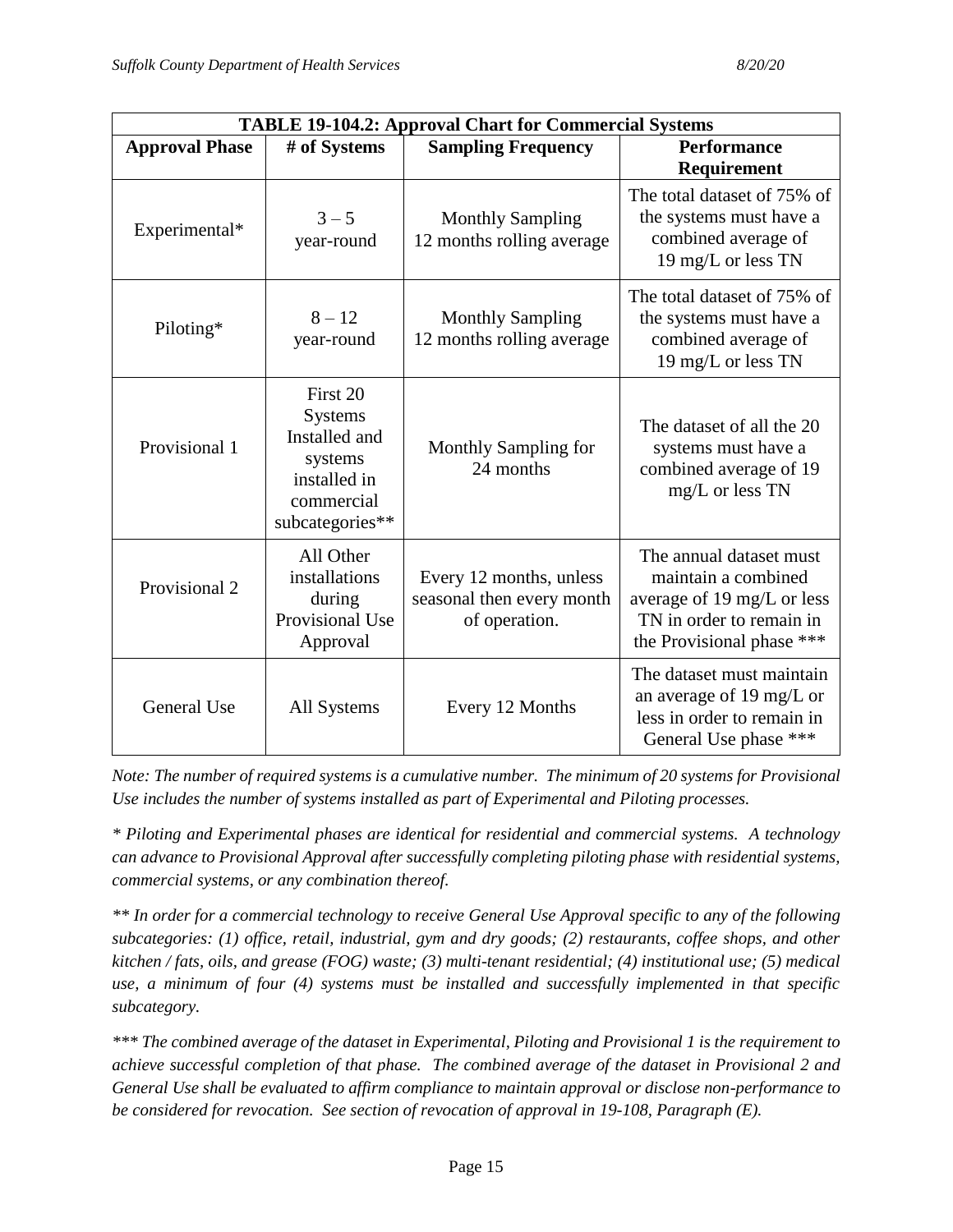#### F. Demonstration Programs

- 1. The Department may solicit participation in an I/A OWTS Demonstration Program, whereby a Vendor installs, tests and maintains systems at no cost or at a reduced cost to a Property Owner(s). Systems being tested as part of a Demonstration Program may be subject to a streamlined approval process. For example, two septic demonstration programs have been conducted, wherein the Department has approved a technology for Provisional Use if 75% of the units installed have a combined total average effluent TN of 19 mg/L or less for at least six (6) consecutive months of composite sampling.
- 2. The purpose of the Demonstration program is to assess the design, operation, maintenance, installation, and overall ability of an I/A OWTS technology to meet nitrogen reduction objectives.
- 3. The Department will require that technologies participating in a Demonstration Program have NSF 245 certification or EPA Environmental Technology Verification (ETV).
- 4. Systems being tested as part of a Demonstration Program may be admitted into the Provisional phase after successful completion of the program, subject to the Department's discretion.
- 5. A Vendor participating in the Demonstration Program may not sell or install additional units not part of the Demonstration Program until Vendor's technology receives Provisional Use Approval.
- 6. Participation in the demonstration program can be suspended or revoked if problems develop in the performance of the approved technology or of particular systems.
- 7. Any technology or system participating in the Demonstration program may be ordered removed in Suffolk County. Such removal would be done so under the responsibility and expense of the system's Vendor. The system may be ordered to be removed if unsatisfactory performance or other information indicating the I/A OWTS is not operating as intended or designed (i.e. creating a nuisance, not meeting performance standards, etc.), or if the technology or system has been determined to be a public health threat by the Department. Any installed system ordered to be removed must be replaced with a system meeting Department Standards within sixty (60) days of notification from the Department.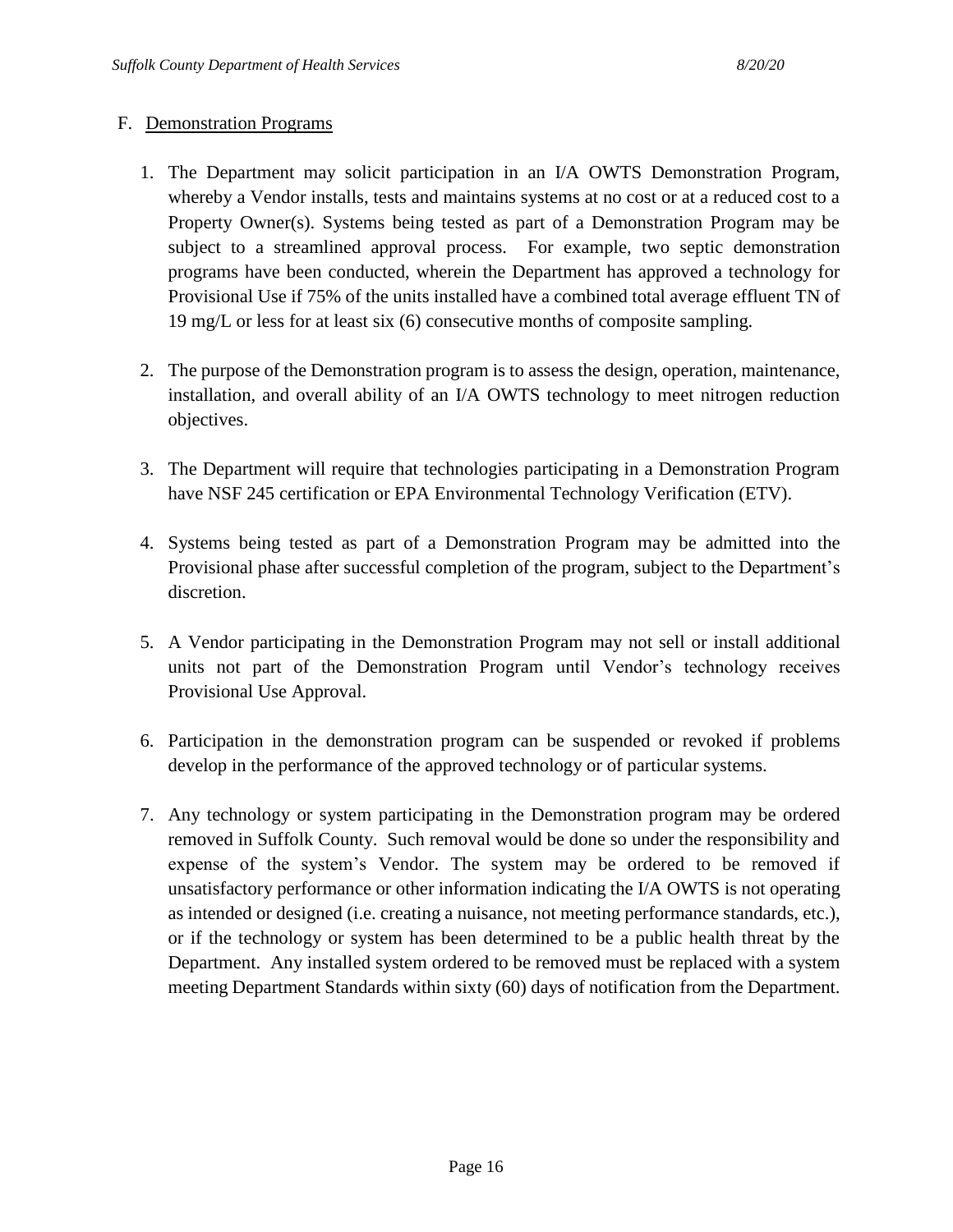#### G. Data Sharing:

- 1. The Data sharing allows multiple jurisdictions to document and standardize the performance of I/A OWTS for nitrogen reduction and, therefore, to simplify and expedite the approval processes for these technologies in each individual jurisdiction, as well as to reduce costs to residents and manufacturers arising from repetitive testing.
- 2. Vendors with technologies seeking Provisional or General Use approval for nitrogen reduction in Suffolk County may utilize data in other jurisdictions that have been deemed acceptable by the Department by submitting a Test Plan Application maintained by the Department.
- 3. If a Vendor chooses not to use data from outside of Suffolk County, the number of systems outlined in the approval processes above must all be installed in Suffolk County.
- 4. Vendors using data from other jurisdictions shall install the number of systems outlined in the approval processes above. A minimum of five (5) systems must be installed in Suffolk County, and the remainder of the systems can be split among jurisdictions deemed acceptable by the Department.
- H. Guidance Document
	- 1. Once a technology is approved for Piloting, Provisional, or General Use by the Department, the Vendor (or Designer in the instance of field-built technologies) shall submit a finalized guidance document detailing all design, installation, and operation and maintenance requirements ("Vendor Guidance Document").
		- a. The Vendor Guidance Document for non-field built systems shall include but not be limited to the following:
			- i. Engineering design drawings and calculations
			- ii. Installation manual and training documents
			- iii. Special Installation Instructions
			- iv. O&M specifications for the I/A OWTS
			- v. Sample copy of standard 3-year product warranty
			- vi. Sample copy of O&M Agreement with typical costs
			- vii. Sample copy of O&M service form used by Vendor
			- viii. Estimated repair and replacement costs for system components.
			- ix. A description of local distribution and  $O\&M$  support network established in Suffolk County
		- b. The Guidance Document for field-built systems shall include but not be limited to the following:
			- i. Engineering design drawings and calculations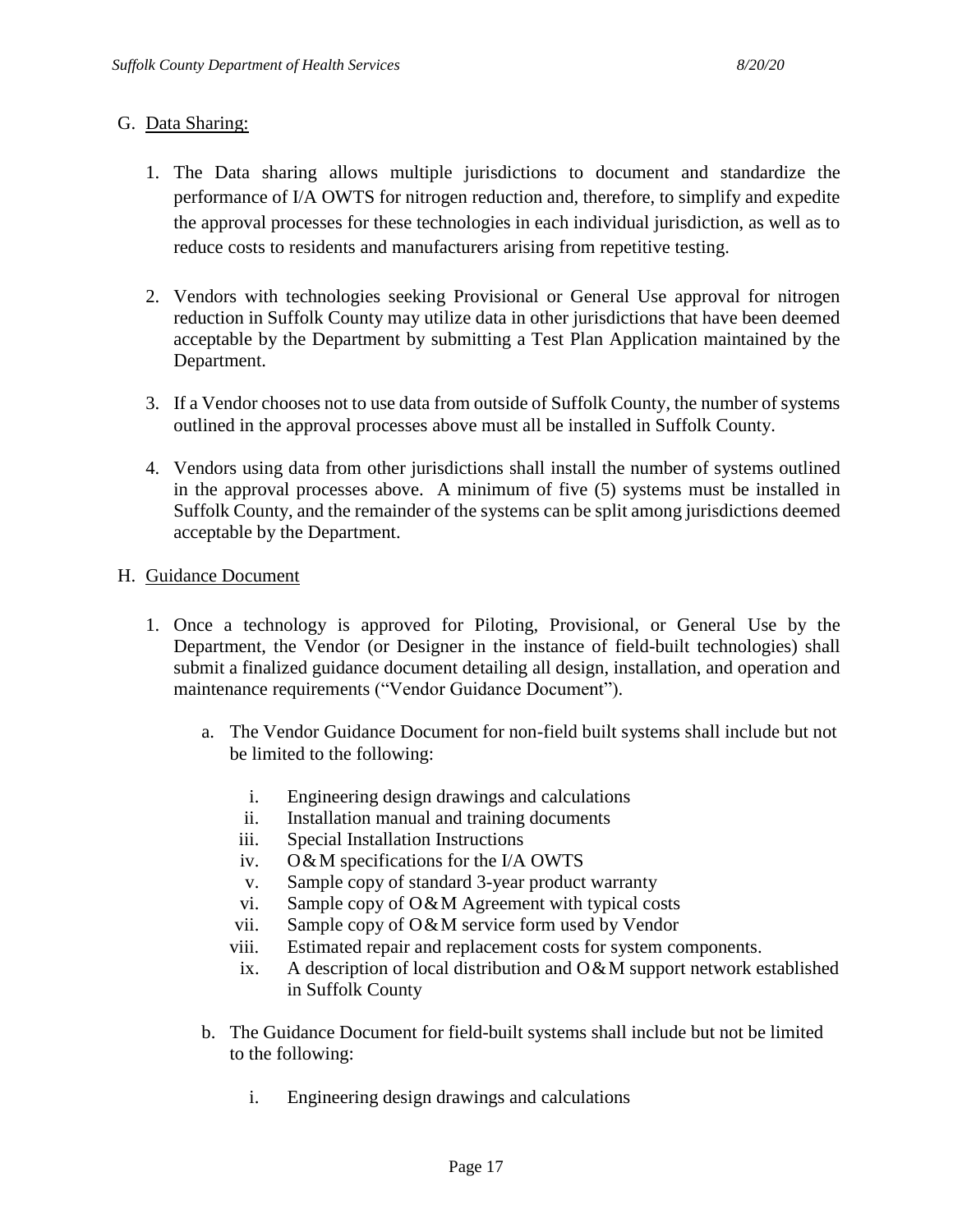- ii. Installation manual and training documents
- iii. O&M specifications
- iv. Sample copy of standard 3-year product warranty
- v. Sample copy of O&M Agreement with typical costs
- vi. Estimated repair and replacement costs for system components
- vii. Sample copy of O&M service form
- viii. A description of:
	- Types of media used
	- Media Specifications (including estimated longevity and replacement procedures)
	- Proposed loading rates
	- Distribution manifold and laterals
	- Site construction precautions
- c. I/A OWTS shall be installed, operated, and maintained in accordance with the Vendor Guidance Document and comply with all conditions outlined in the approval document for that specific technology. In addition to Department inspections, a Design Professional shall supervise the installation of field-built technologies, certify that the system was built in accordance with the approved plan, and submit as-built plans of the system to the Department.
- d. The Vendor (or Design Professional in the instance of field-built technologies) shall provide training to the Department and Industry with respect to the technology in question in accordance with Chapter 563 Article VII (Septic Industry Businesses) for the Innovative and Alternative Treatment System Service Provider Endorsement through the Suffolk County Department of Labor, Licensing and Consumer Affairs, pursuant to Suffolk County Code § 563-79.

#### **19-105 TECHNOLOGY VERIFICATION AND PERFORMANCE STANDARDS**

- A. I/A OWTS must demonstrate that they are engineered to a sound biological, chemical, or physical nitrogen removal process through the following:
	- 1. I/A OWTS must have attained verification and/or certification status as follows:
		- a. Through the EPA Environmental Technology Verification Program ("ETV"), or;
		- b. Through the National Sanitation Foundation/American National Standards Institute ("NSF/ANSI") Standard 245, or;
		- c. Have current approval for 19 mg/l of TN in a minimum of two  $(2)$  jurisdictions with winter climate conditions similar to Suffolk County. This includes all States who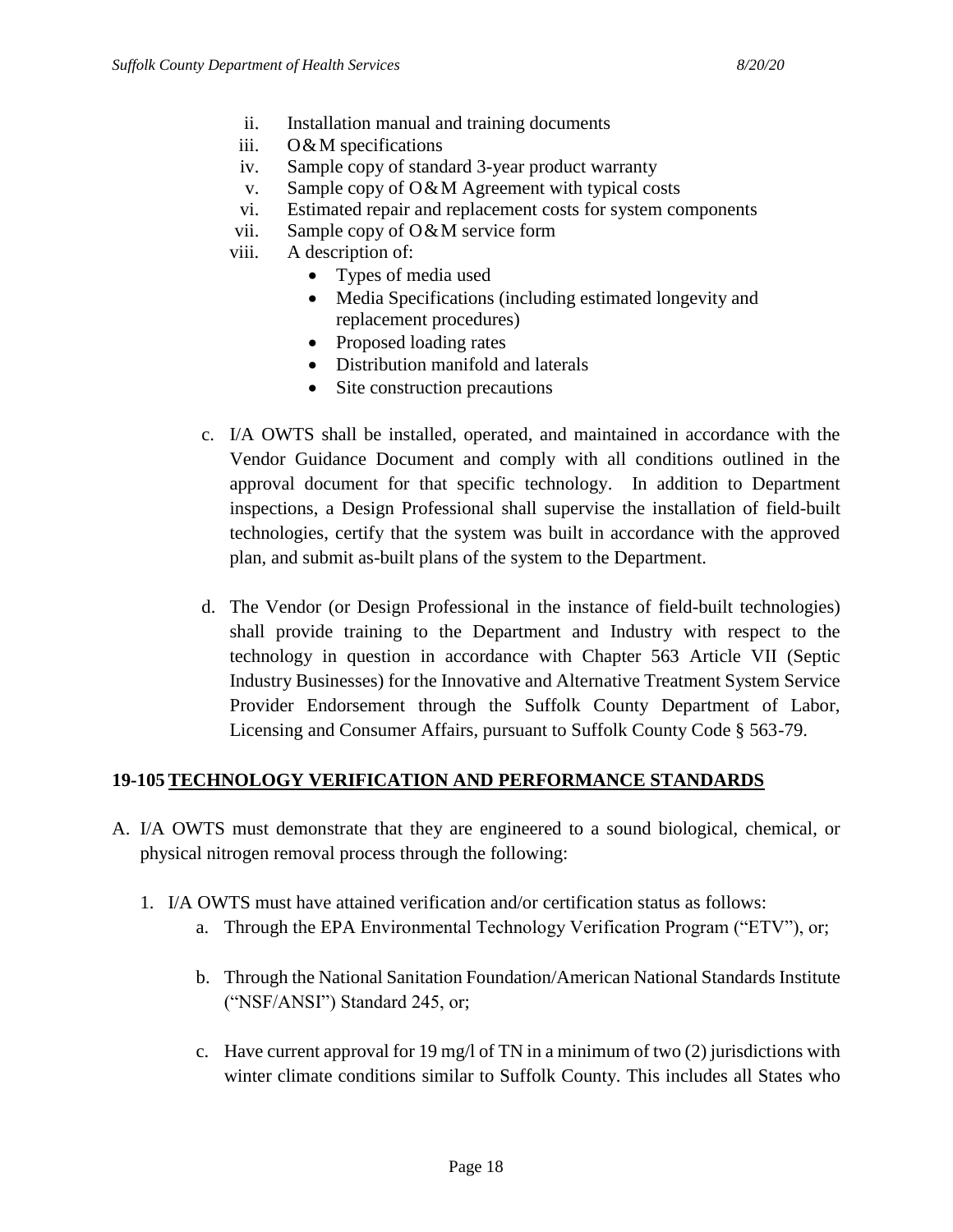participated in the EPA's New England Coastal States and Long Island Data Sharing Project.

- 2. I/A OWTS that have not attained verification and/or certification through the above listed criteria shall be considered Experimental Technologies and must follow procedures for experimental technologies as outlined in the approval process.
- B. Performance Standards for I/A OWTS Technologies:
	- 1. I/A OWTS must meet treated effluent concentrations for TN of 19 mg/L or less as determined in accordance with section 19-104 of these Standards.
- C. Annual Review of Technologies:
	- 1. The Department shall perform an evaluation of I/A OWTS technologies to ensure that performance standards represent the best available technologies. This evaluation shall occur, at a minimum, on an annual basis, and more frequently if advances in technology so warrant.

#### **19-106 REGISTRATION REQUIREMENTS**

- A. Any Property Owner whose property is served by an I/A OWTS shall be required to register the system with the Department.
- B. Property Owner(s) shall register a new I/A OWTS utilizing the Registration forms and/or electronic reporting instructions provided by the Department.
- C. Upon the transfer of real property by a Property Owner utilizing or proposing to install an I/A OWTS, the transferor Property Owner shall provide written or electronic notification to the Department, of such transfer. Such notification shall take place no later than sixty (60) days after the property transfer.
- D. Prior to the transfer by a Property Owner of real property upon which an I/A OWTS is installed or proposed to be installed, the transferor shall notify the successor Property Owner that the I/A OWTS must be registered in the successors name no later than sixty (60) days after such property transfer.
- E. Upon the transfer by a Property Owner of real property upon which an I/A OWTS is installed or proposed to be installed, the successor Property Owner must re-register the I/A OWTS, no later than sixty (60) days after such property transfer, in the successor's name.
- F. Every Property Owner shall renew the I/A OWTS registration every 36 months after the initial Registration by such Property Owner.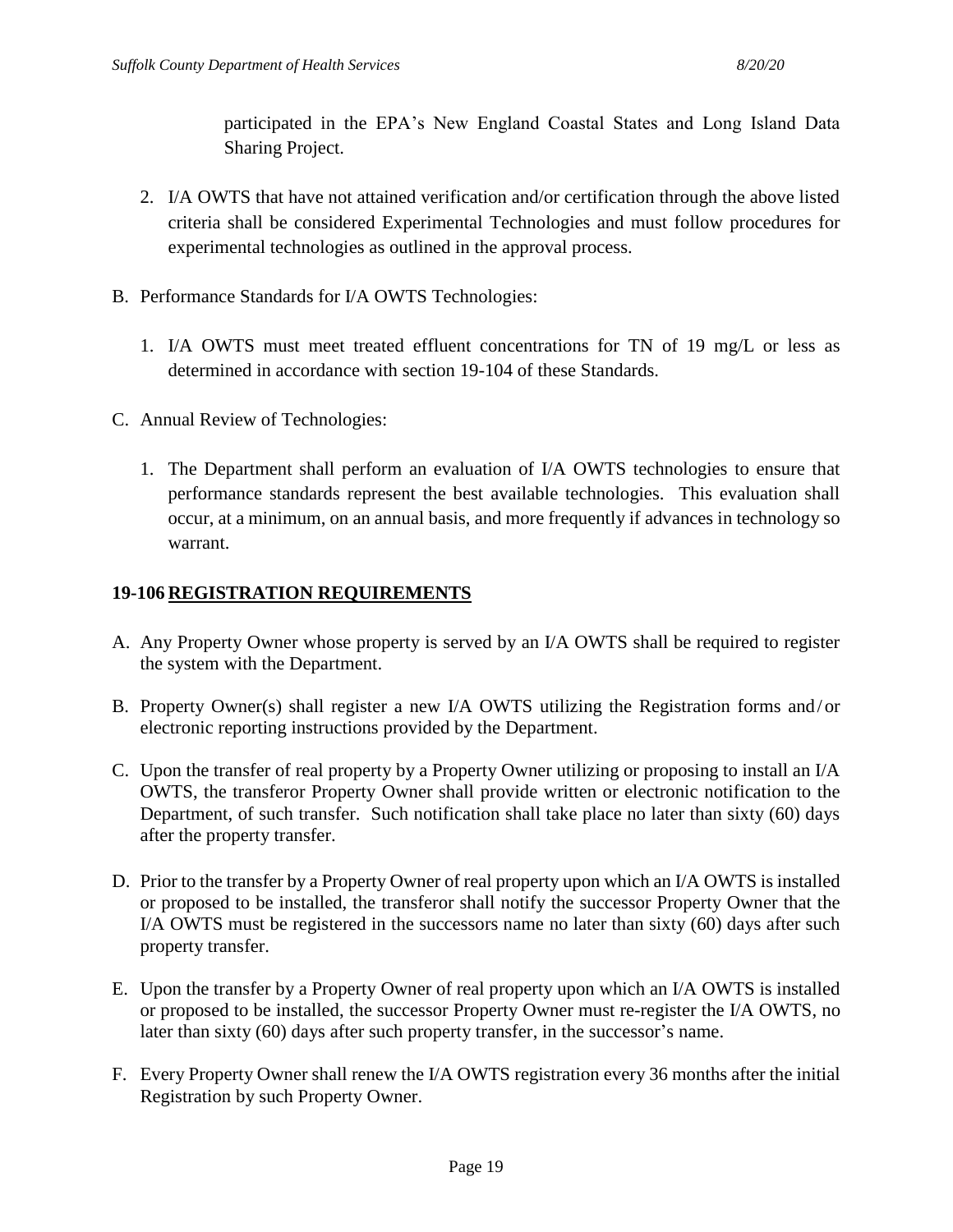- G. For condominiums and townhouses, the homeowner association shall complete the registration of I/A OWTS.
- H. A fully executed Operation and Maintenance Contract between Maintenance Provider(s) and Property Owner(s) must be in place and submitted to the Department prior to receiving approval of the Registration from the Department.
- I. Registration requirements shall include, at a minimum:
	- 1. Tax Map Number
	- 2. Property Owner's name
	- 3. Address where system will be or is installed
	- 4. Property Owner's permanent address if different than location of system
	- 5. Property Owner's phone number(s)
	- 6. Property Owner's e-mail address
- J. Registration may include questions regarding the Property Owner's opinions and experience with:
	- 1. The technology as a whole
	- 2. The installation
	- 3. Appearance of the system
	- 4. Their overall satisfaction with the system
	- 5. O&M
	- 6. Operating costs
- K. By completing the Registration process, the Property Owner shall agree to:
	- 1. Provide access to the Commissioner or his authorized representative to inspect and sample the I/A OWTS and its discharges upon reasonable notice for the purpose of determining compliance with Article 19 of the Suffolk County Sanitary Code and/or these Standards.
	- 2. Provide access to the Commissioner or his authorized representative, for inspection of all records required under Article 19 of the Suffolk County Sanitary Code and/or these Standards by the Department, upon reasonable notice to the Property Owner, for the purpose of determining compliance to Article 19 of the Suffolk County Sanitary Code and/or these Standards.
	- 3. Execute any documents required for release of required information to the Department when requested by a Maintenance Provider.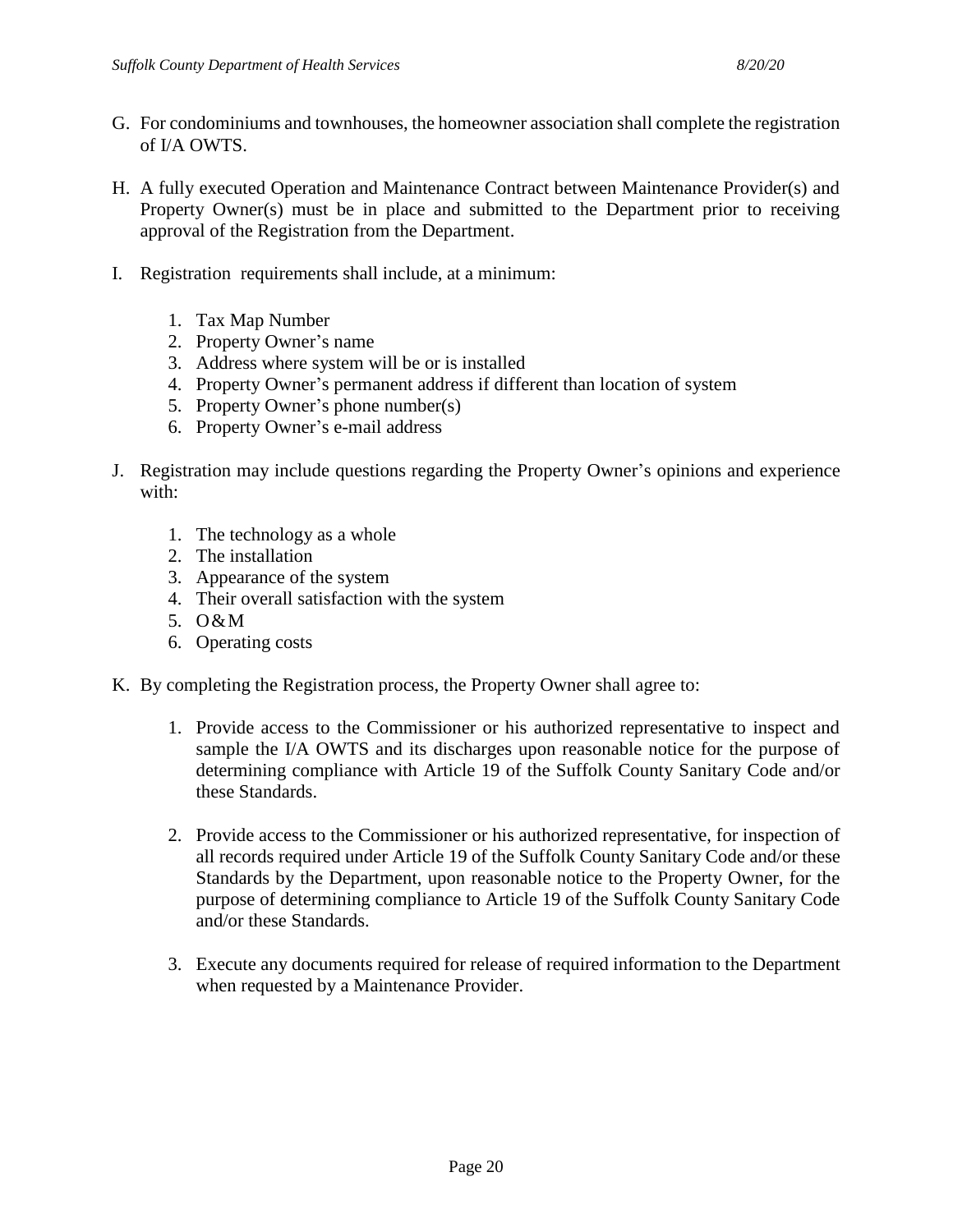#### **19-107 OPERATION AND MAINTENANCE REQUIREMENTS**

- A. Every Property Owner shall have an active Operation and Maintenance Contract with a Maintenance Provider that has a current Liquid Waste License pursuant to Chapter 563 Article VII (Septic Industry Businesses) and an Endorsement as an Innovative and Alternative Treatment System Service Provider through the Suffolk County Department of Labor, Licensing and Consumer Affairs. The Department of Labor, Licensing, and Consumer Affairs maintains a list of licensed I/A OWTS Maintenance Providers.
- B. The Property Owner shall notify the Department in writing within thirty (30) days in the event there is a change in Maintenance Provider.
- C. Maintenance Providers shall notify the Department in writing within thirty (30) days when an Operation and Maintenance Contract is not renewed or is canceled.
- D. The Property Owner is responsible for implementing all necessary repairs and maintenance to maintain the operation of the I/A OWTS.
- E. The Operation and Maintenance Contract shall require the Property Owner to authorize the Maintenance Provider to enter onto the Property Owner's property, when necessary, for periodic inspection, pumping, maintenance, and repair of an I/A OWTS.
- F. At a minimum, annual O&M shall be required for all I/A OWTS in perpetuity as long as the I/A OWTS is in use.
- G. In addition to the O&M specifications outlined in the Vendor Guidance Document, the following procedures shall be required of Maintenance Providers:
	- 1. The septic tank/trash chamber shall be measured for solids accumulation and a pump out should be scheduled if the quantity of solids exceeds the manufacturer's specifications. More actively used systems may need to be placed on more frequent inspection or maintenance schedules.
	- 2. All electrical components should be checked annually for functionality and safety.
		- a. All control switches shall be activated and timer should be checked to ensure accurate settings.
		- b. All visual and audible alarms shall be tested
		- c. All submerged floats shall be activated and checked for proper function.
		- d. If moisture is encountered in any splice box, the source shall be identified and corrections made.
	- 3. All effluent screens shall be cleaned at a minimum, on a yearly basis, and whenever the tanks are pumped.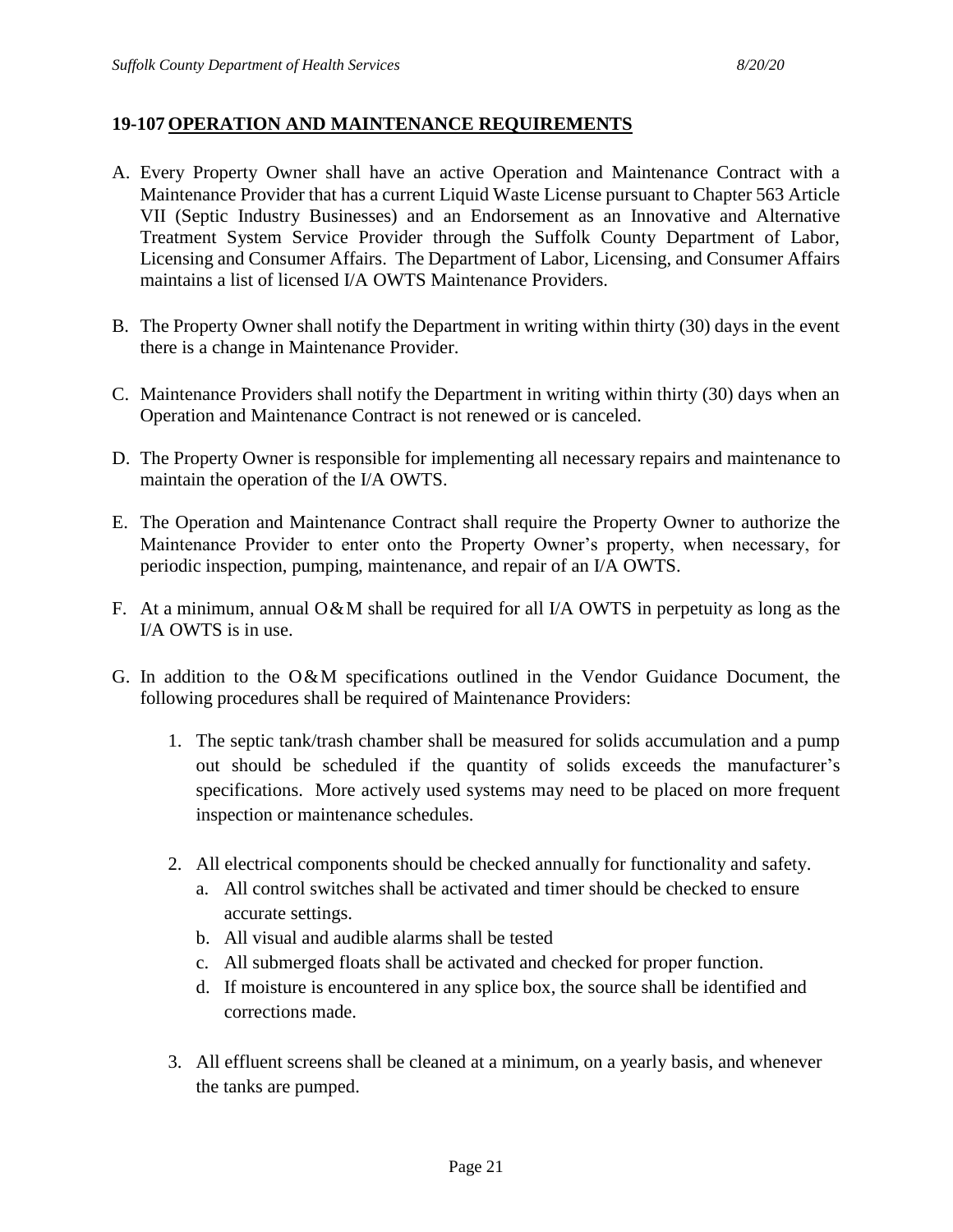- 4. Bio-solids hosed off of filters, pumps, pump vaults, and treatment material shall be placed into the inlet end of the septic/trash tank.
- H. Alarms:
	- 1. In the event of an audible alarm, the alarm may be silenced. In cases where a highwater alarm is caused by excess water entering the system at a particular time the system will typically correct itself. However, in the event of a repeat alarm, the  $O\&M$ provider should be contacted to address the situation.
- I. Maintenance Providers shall maintain records relating to all routine  $O\&M$  service and any emergency service for each I/A OWTS for which the Maintenance Provider is contractually responsible. Using reporting methods and procedures specified by the Department, including any Management Information Systems adopted by the Department for this purpose, the Maintenance Provider shall make prompt reports to the Department following routine and emergency service. Maintenance Providers shall maintain records for at least five (5) years after the date of service and make such records available for inspection by the Commissioner or his designee upon request.
- J. Maintenance Providers shall identify high-risk systems and increase maintenance as needed to prevent nuisance alarms, clogging, and backup.

#### **19-108 SAMPLING PROTOCOL**

- A. Quality Assurance Project Plan (QAPP)
	- 1. The Vendor is responsible for submitting a QAPP for their I/A OWTS technology that follows the guidelines in NSF 360 Section 7: Quality Assurance/Quality Control. The QAPP shall address the following points:
		- a. Procedures to maintain chain-of-custody (e.g., custody seals, records) during sample transfer from the field to the laboratory, in the laboratory, among contractors, and subcontractors shall be described in the QAPP to ensure that sample integrity is maintained.
		- b. The QAPP shall include quantitative acceptance criteria for QA objectives associated with accuracy, precision, detection limits, and completeness for critical measurements (process, physical, and analytical, as applicable) for each matrix.
		- c. Any additional test-specific QA objectives shall be presented in the QAPP, including acceptance criteria. This includes items such as mass balance requirements.
		- d. The specific procedures used to assess all identified QA objectives shall be fully described in the QAPP.
		- e. The QAPP shall list and define all other QC checks and/or procedures (i.e., blanks, surrogates, controls, etc.) used for the verification testing, both field and laboratory.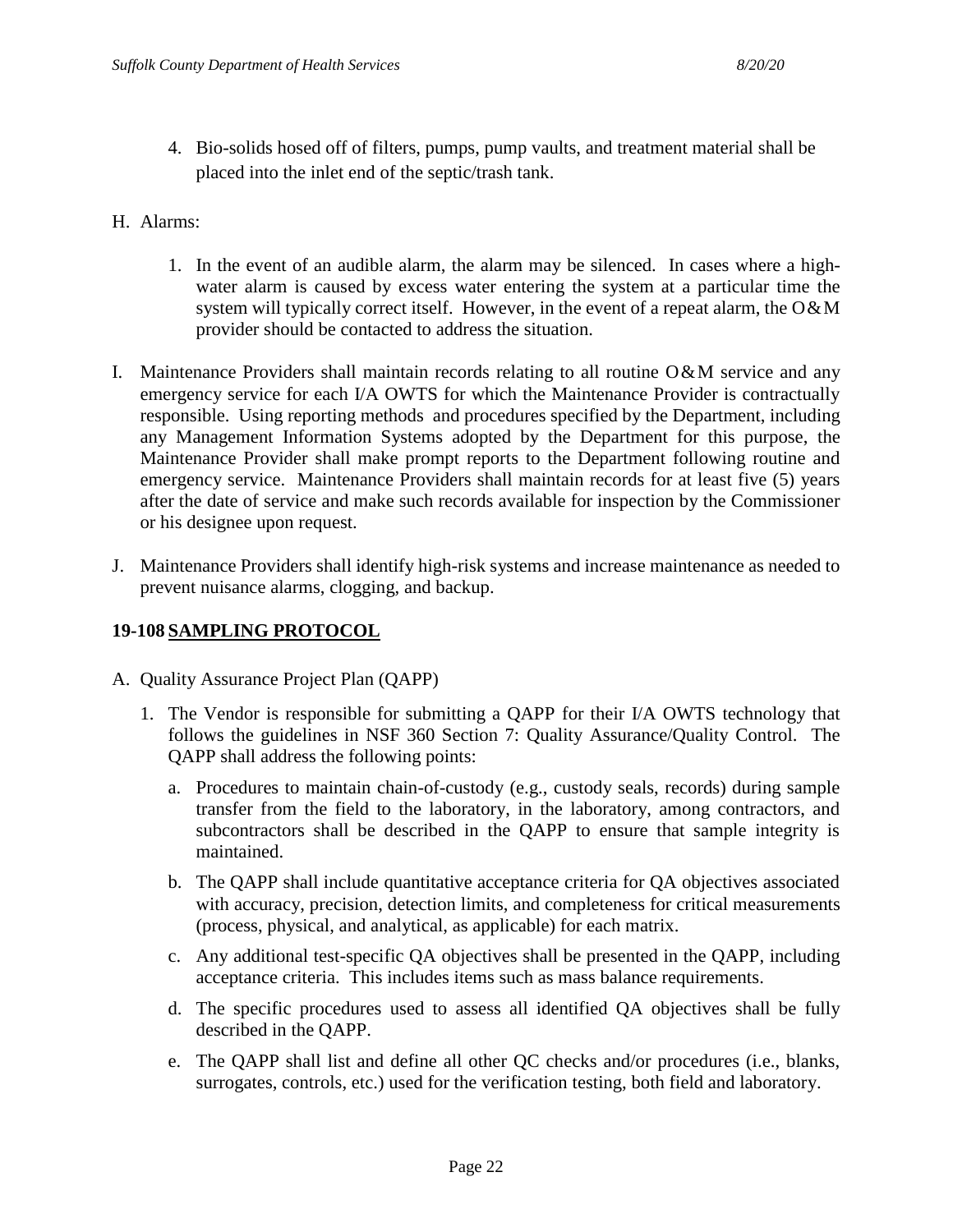- f. For each specified QC check or procedure, required frequencies, associated acceptance criteria, and corrective actions to be performed, if acceptance criteria are not met, shall be included in the QAPP.
- g. The QAPP shall describe how the sampling equipment is calibrated and the frequency of calibration.
- h. The QAPP shall describe how cross-contamination between samples is avoided.
- i. All QA Managers and their relationship in the organizations (i.e. location within each organization) shall be identified in the QAPP with evidence that the QA Manager is independent of project management.
- j. Responsibilities of all other project participants shall be identified in the QAPP, meaning that organizations responsible for planning, coordination, sample collection, sample custody, measurements (i.e. chemical, physical, and process), data reduction, data validation, and report preparation shall be clearly identified in the QAPP.
- k. Any change from the approved sampling procedures must be approved in advance by the Department.
- l. All I/A OWTS units must be designed and installed in accordance with the Vendor Guidance Document and in compliance with the Approval for I/A OWTS received by the Department.
- B. Sampling of I/A OWTS shall be conducted in accordance with NSF/ANSI Standard 360 and the following describes the minimum acceptable sampling requirements:
	- 1. 24-hour composite sampling is required for sampling during Experimental and Piloting Use Approval.
	- 2. Grab sampling or 24-hour composite sampling are acceptable methods to the Department for Provisional and General Use Approval.
	- 3. The Vendor must describe the process and location of how the samples will be collected in the Vendor Guidance Document.
	- 4. Influent samples may be requested where practical and  $\sigma$  deemed necessary by the Department.
	- 5. For Experimental, Piloting or Provisional Approval (first 20 installed and commercial subcategories), the following measurements are required to be conducted on effluent samples: BOD<sub>5</sub>, TSS, pH, NO<sub>2</sub>, NO<sub>3</sub>, TKN, ammonia-N, total-nitrogen, and alkalinity. Wastewater temperature and ambient air temperature will also be recorded as depicted in Table 19-108.1 and 19-108.2.
	- 6. For all other systems installed during Provisional Use Approval and systems installed during General Use Approval, the following measurements are required: NO2, NO3, TKN, NH<sub>3</sub>, TN
	- 7. Samples may be taken by the Department-approved responsible party, processed by a New York State-certified laboratory and be accompanied with a chain of custody.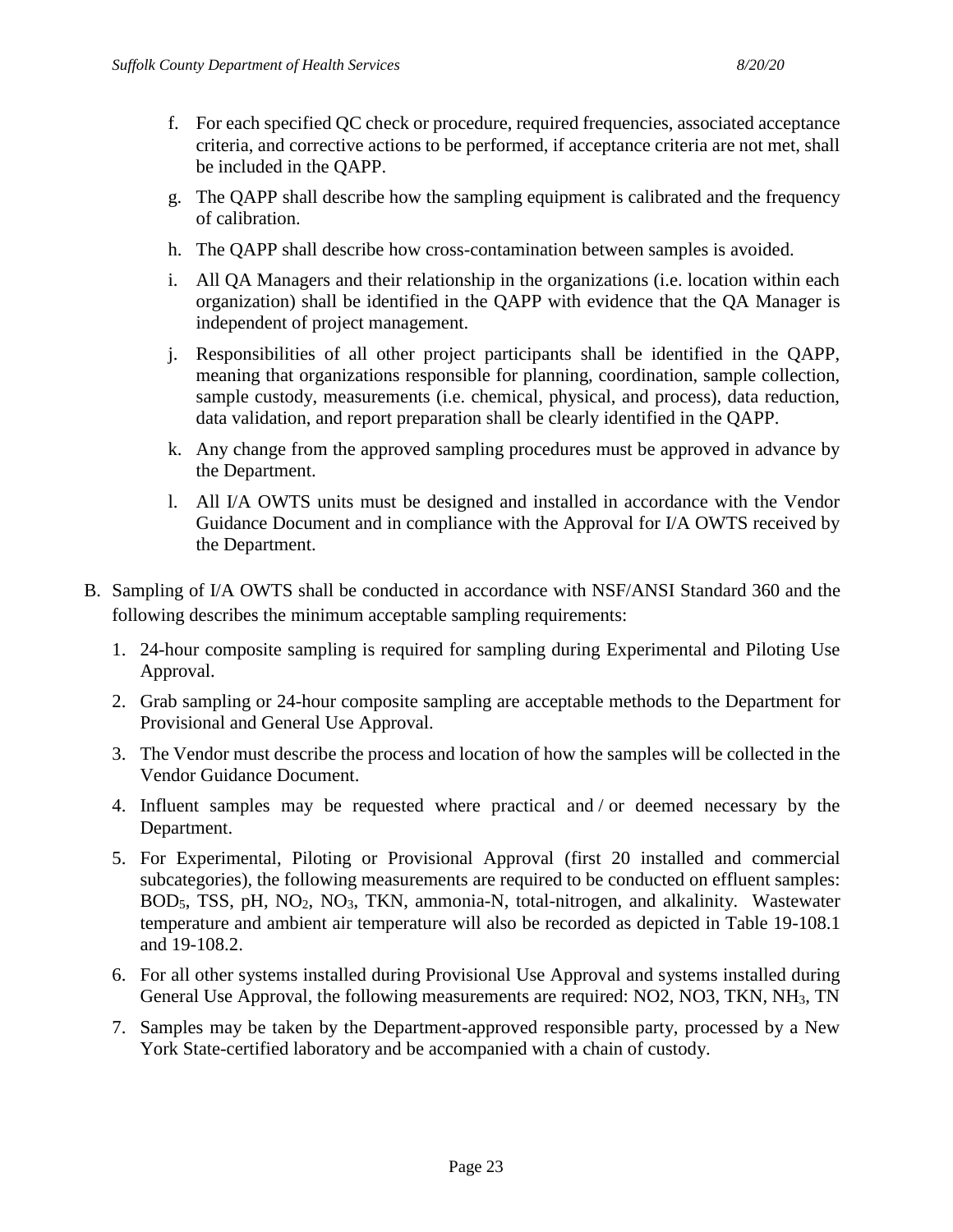- 8. Additionally, if on public water, an estimate of influent flow shall be included based on the site's water bill. If no water bill is available, the pump event counter or telemetry system can be used to estimate the flow.
- 9. The Department reserves the right to sample, test, or inspect the installed I/A OWTS at any time provided appropriate notice is given to the Property Owner.
- C. Responsibility for Taking and Performing an Analysis of I/A OWTS Samples:

The responsibilities and procedures for sampling during each phase of approval shall be according to the following:

- 1. Experimental and Piloting Phase
	- a. Sampling and analysis of effluent from I/A OWTS during the Experimental and Piloting phases shall be completed by the Department or Department Approved Laboratory to the extent resources permit, for determination of a technology's approval to move to the next I/A OWTS approval phase.
	- b. Sampling points of each system shall be via sample port, manhole, etc., as approved by the Department.
	- c. Samples taken and used to calculate the total nitrogen average shall be 24-hour composite samples using an automatic composite sampling unit with refrigeration. The composite sampler shall withdraw a sample at no more than 1-hour intervals but no less than 15 minute intervals for a period of 24-hours.
	- d. The Department shall clean/purge sample ports, manholes, etc. at least 24-hours prior to commencement of the 24-hour composite sampling event.
	- e. The samples shall be analyzed by a New York State certified laboratory. All samples must maintain a chain-of-custody (e.g., custody seals, records) during transfer from the field to the laboratory, in the laboratory, among contractors, and subcontractors.
	- f. TN levels shall be determined by summing the results of  $NO<sub>2</sub>$ ,  $NO<sub>3</sub>$  and TKN of the analyzed 24-hour composite sample.
	- g. The Department shall maintain the data during Experimental and Piloting phases.
	- h. At the completion of the sampling timeframe, the Department will determine whether to approve the I/A OWTS for the next phase of use pursuant to meeting the technology requirements or require an additional period of testing in the current phase of use.
- 2. Provisional Phase
	- a. Sampling of effluent from all I/A OWTS during the Provisional phase shall be the responsibility of the Vendor or Vendor's certified operation and maintenance provider.
	- b. Samples shall be taken by a Department approved responsible party, for review by the Department for consideration of further approval.
	- c. The Vendor must submit a sampling plan to the Department for their I/A OWTS technology for review and approval prior to commencing the Provisional phase sampling per these Standards.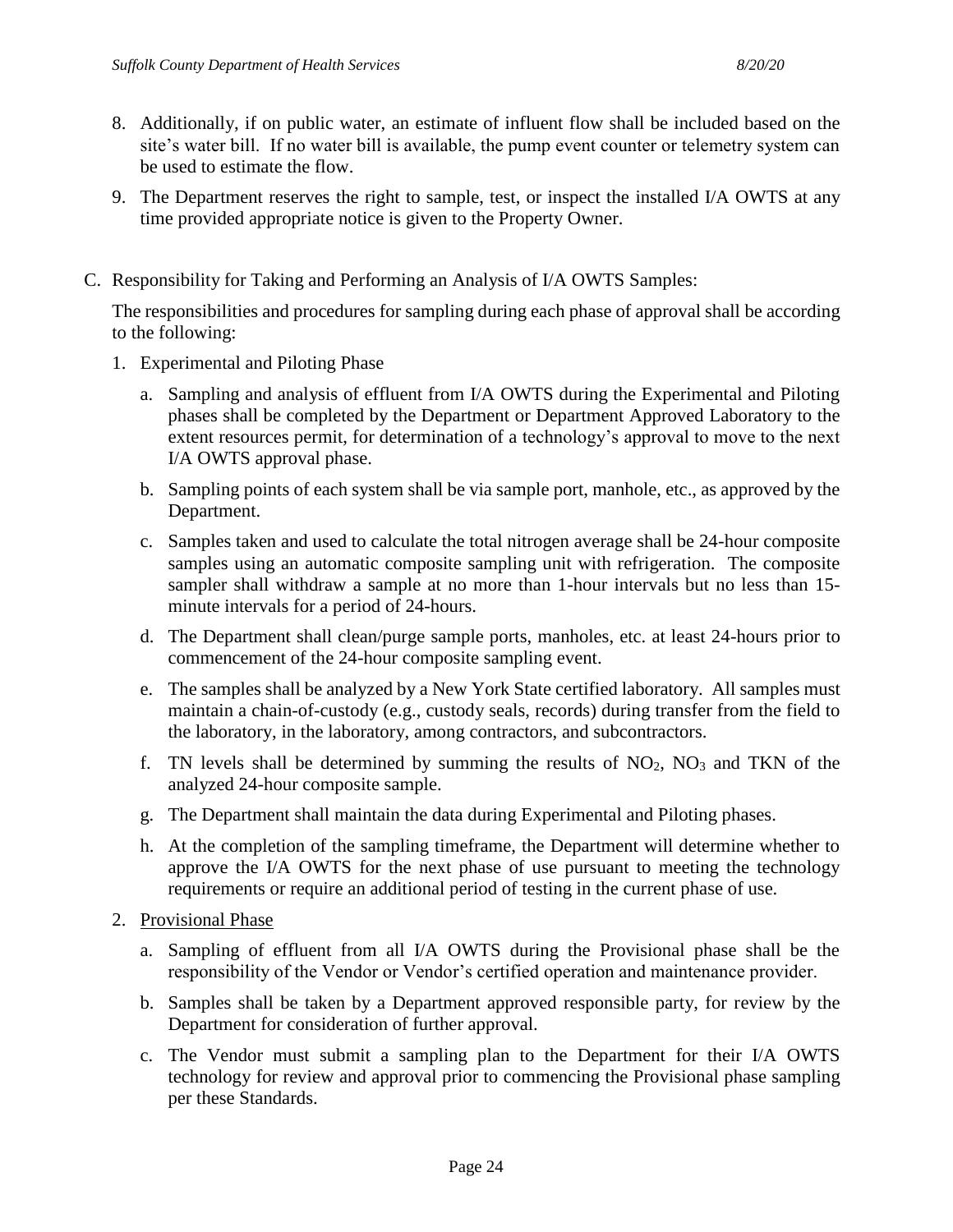- d. A Vendor guidance document must be supplied to the Department for each I/A OWTS technology upon receipt of Provisional approval and prior to commencing Provisional phase sampling, which must include the designated sample collection location for that I/A OWTS technology.
- e. Samples taken and used to calculate the total nitrogen average shall be grab or 24-hour composite samples.
- f. Sampling collection must be taken and stored in accordance with the approved sampling plan, Vendor guidance document, and standard laboratory protocol.
- g. The samples shall be analyzed by a New York State certified laboratory. All samples must maintain a chain-of-custody (e.g., custody seals, records) during transfer from the field to the laboratory, in the laboratory, among contractors, and subcontractors.
- h. TN levels shall be determined by summing the results of  $NO<sub>2</sub>$ ,  $NO<sub>3</sub>$  and total TKN of the analyzed grab sample.
- i. The Vendor shall provide the Department a copy of the results of each sample event within two (2) weeks of completion of the analysis by a New York certified laboratory.
- j. The Department reserves the right to sample, test, or inspect any installed I/A OWTS units at any time during the Provisional phase to verify I/A OWTS performance and data provided by the Vendor, provided appropriate notice is given to the Property Owner.
- k. At completion of the Provisional phase testing, the vendor shall submit results in a full technical report in a format acceptable to the Department for review and consideration of the I/A OWTS technology for General Use approval by the Department.
- l. At the completion of the sampling timeframe, the Department will determine whether to approve the I/A OWTS for the next phase of use pursuant to meeting the technology requirements or require an additional period of testing in the current phase of use.
- m. A technology may remain in Provisional approval phase no more than five (5) years unless Provisional approval is renewed at the Department's discretion.
- 3. General Use Phase
	- a. Sampling of effluent from all I/A OWTS during the General Use phase shall be the responsibility of the Vendor or Vendor's certified operation and maintenance provider.
	- b. Samples shall be taken by a Department-approved responsible party for review by the Department to provide long term data to ensure that the systems are operating in optimal configurations for ongoing denitrification.
	- c. Samples shall be taken no less than once every three years during the time of year determined by the Department.
	- d. Samples shall be withdrawn from the I/A OWTS unit at a sampling point within the system as identified by the Vendor guidance document.
	- e. Samples taken and used to calculate the total nitrogen shall be grab or 24-hour composite samples.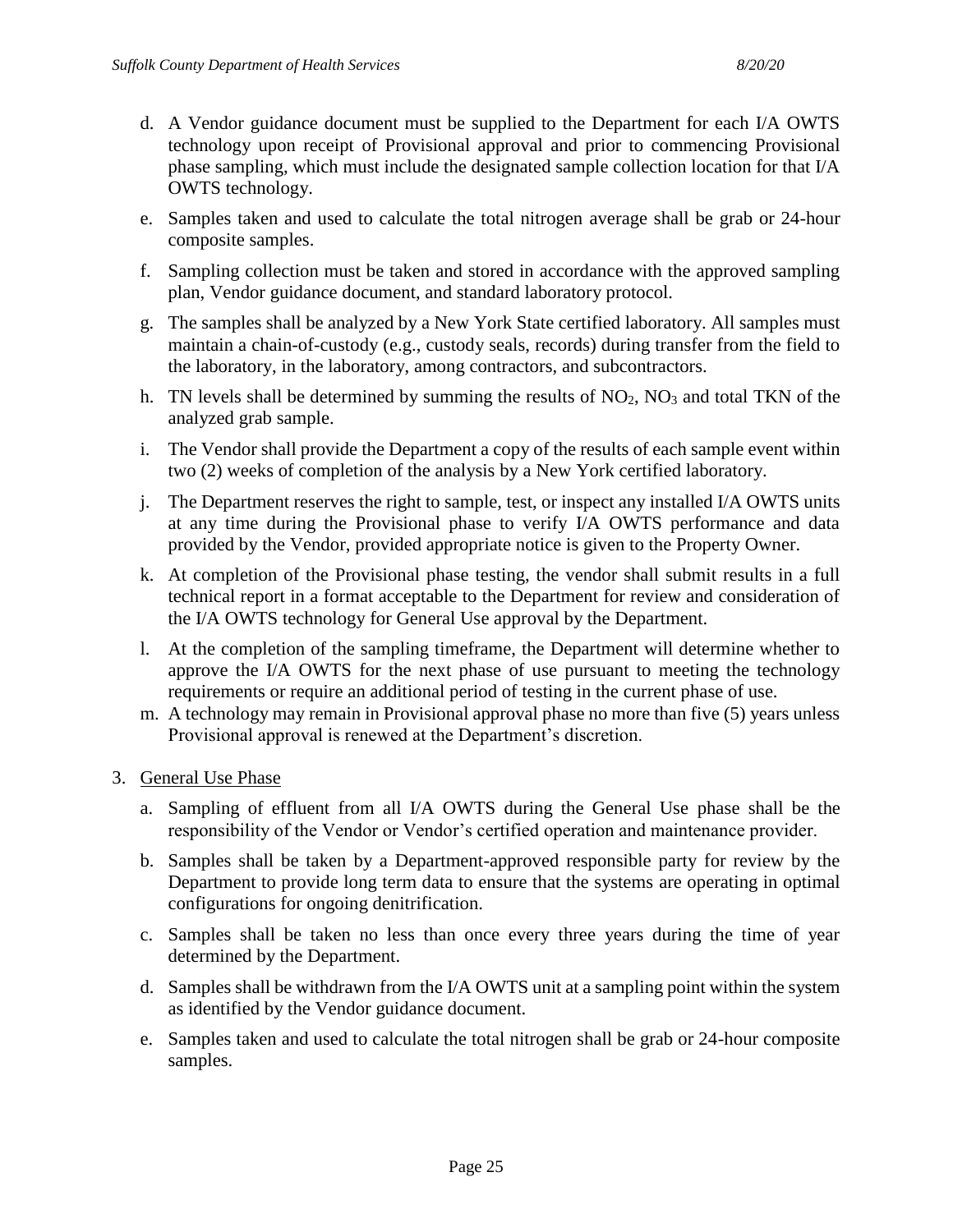- f. Sampling collection must be taken and stored in accordance with the Vendor guidance document and standard laboratory protocol.
- g. The samples shall be tested by a New York State certified laboratory. All samples must maintain a chain-of-custody (e.g., custody seals, records) during transfer from the field to the laboratory, in the laboratory, among contractors, and subcontractors.
- h. TN levels shall be determined by summing the results of  $NO<sub>2</sub>$ ,  $NO<sub>3</sub>$  and TKN of the analyzed grab sample.
- i. The Vendor or Vendor's certified operation and maintenance provider shall provide a copy of the results of each grab sample event to the Department within two (2) weeks of completion of the analysis by the New York certified laboratory.
- j. Department reserves the right to sample, test, or inspect any installed I/A OWTS units at any time during the General Use phase to verify I/A OWTS performance and data provided by the Vendor or Vendor's certified operation and maintenance provider, provided appropriate notice is given to the Property Owner.

#### **Table 19-108.1: Sampling Requirements for Experimental and Piloting Use Approval**

| <b>Parameter</b>               | <b>Sample Type</b> | <b>Testing Location</b> |
|--------------------------------|--------------------|-------------------------|
| BOD <sub>5</sub>               | 24 h composite     | Laboratory              |
| Total suspended solids         | 24 h composite     | Laboratory              |
| pH                             | Grab               | Test site               |
| Temperature (wastewater)       | Grab               | Test site               |
| Temperature (ambient air)      | Grab               | Test site               |
| <b>Effluent Alkalinity (as</b> | 24 h composite     | Laboratory              |
| CaCO3                          |                    |                         |
| TKN (as N)                     | 24 h composite     | Laboratory              |
| Nitrite-N (as N)               | 24 h composite     | Laboratory              |
| Nitrate- $N$ (as $N$ )         | 24 h composite     | Laboratory              |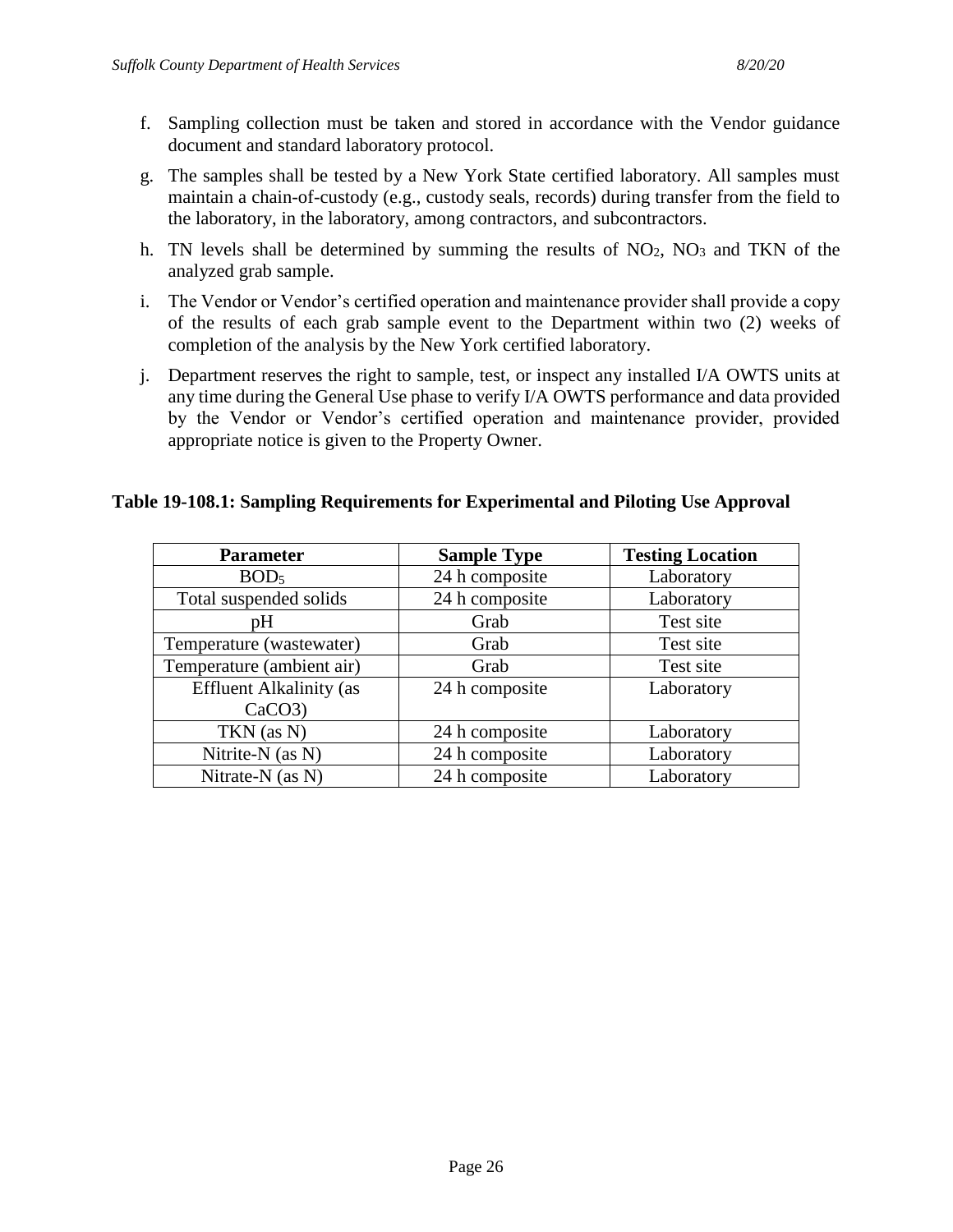| <b>Parameter</b>               | <b>Sample Type</b>     | <b>Testing Location</b> |
|--------------------------------|------------------------|-------------------------|
| BOD <sub>5</sub>               | Grab or 24 h composite | Laboratory              |
| Total suspended solids         | Grab or 24 h composite | Laboratory              |
| pH                             | Grab                   | Test site               |
| Temperature (wastewater)       | Grab                   | Test site               |
| Temperature (ambient air)      | Grab                   | Test site               |
| Effluent Alkalinity (as CaCO3) | Grab or 24 h composite | Laboratory              |
| TKN (as N)                     | Grab or 24 h composite | Laboratory              |
| Nitrite-N (as N)               | Grab or 24 h composite | Laboratory              |
| Nitrate-N (as N)               | Grab or 24 h composite | Laboratory              |

#### **Table 19-108.2: Sampling Requirements for first Twenty (20) year-round Provisional Systems and Commercial Subcategories**

#### **Table 19-108.3: Sampling Requirements for all other Provisional and General Use Systems**

| <b>Parameter</b>       | <b>Sample Type</b>     | <b>Testing Location</b> |
|------------------------|------------------------|-------------------------|
| $TKN$ (as N)           | Grab or 24 h composite | Laboratory              |
| Nitrite- $N$ (as $N$ ) | Grab or 24 h composite | Laboratory              |
| Nitrate-N $(as N)$     | Grab or 24 h composite | Laboratory              |

#### D. Data Reporting Requirements

- 1. Vendor shall identify the unit and method for each measurement required
- 2. Vendor shall provide description of the site and installation
- 3. Vendor shall list key participants included on the Chain of Custody
- 4. Vendor shall report all testing results including all sample data and any statistical analyses or data summaries or evaluations
- 5. If the Department requires use of a particular Management Information System, Vendor shall report all data electronically using the prescribed Management Information System.

### **19-109 REVOCATION OR SUSPENSION OF EXPERIMENTAL, PILOTING, PROVISIONAL, OR GENERAL USE APPROVAL**

If there is non-performance shown in the dataset of a technology's sample results that is causing an exceedance of performance requirement, the Department reserves the right to revoke or suspend the approval status of such technology. Action shall be taken in the following manner depending on the approval phase that the technology is in. In addition, if significant nuisance problems and/or if the technology or system has been determined to be a public health threat by the Department, the system may be ordered to be removed at the Vendor's expense.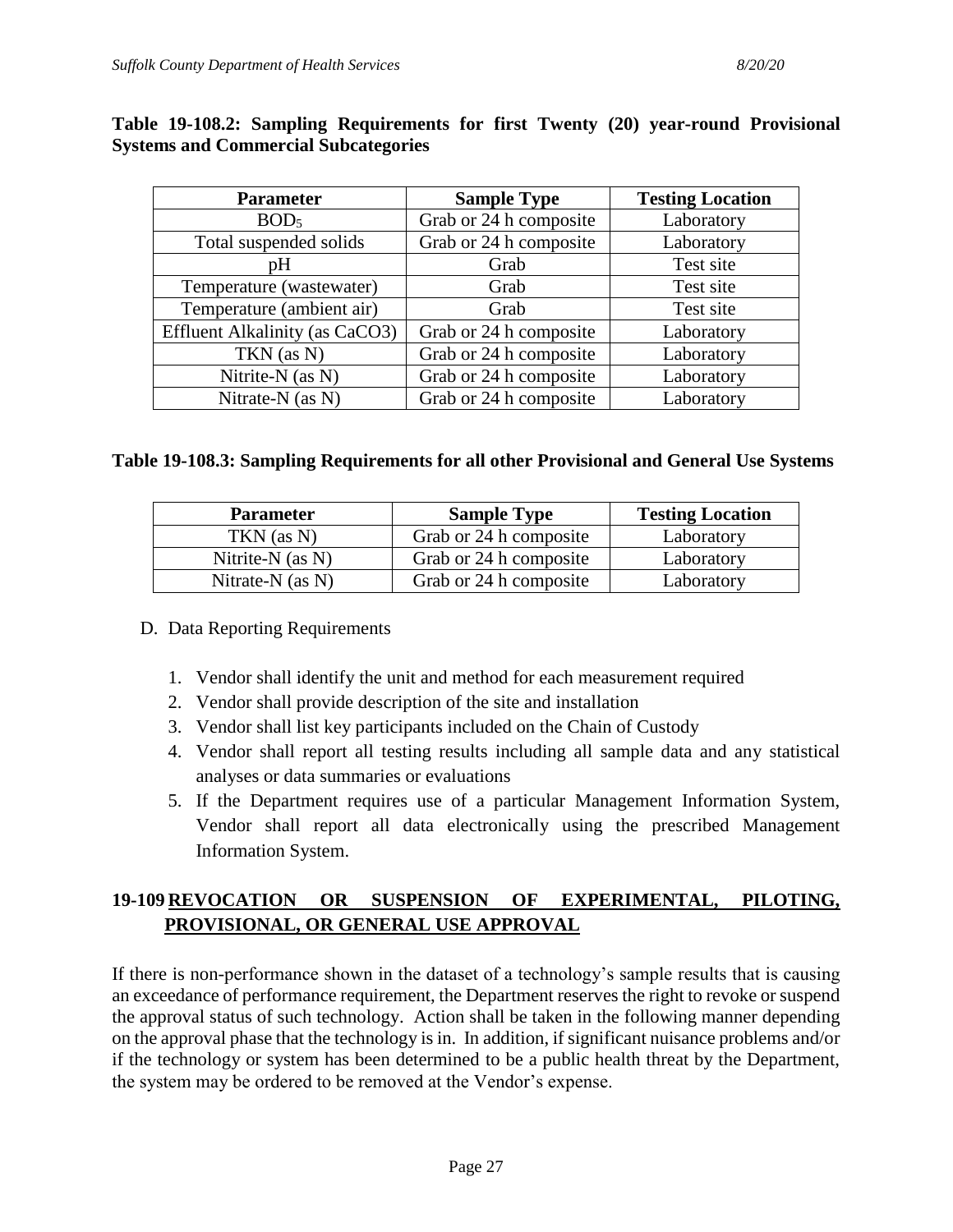#### A. *Experimental and Pilot Phases*

- 1. Failure of a technology within Experimental or Piloting phases to reach equilibrium and/or functioning performance level within two years of installation shall result in revocation of the technology's current approval phase, thus no additional permits shall be granted for the installation of the technology. Manufacturers may reapply to the Department for consideration of their participation in an approval phase along with sufficient documentation of the technology's improvements.
- B. *Provisional or General Use Phases*
	- 1. The Department reserves the right to require a specific site restart Provisional Use sampling if the Vendor or Vendor's responsible party fails to sample in accordance with these Standards. Failure to do so may result in suspension or revocation of Provisional or General Use Approval.
	- 2. Failure of a Vendor or Vendor's responsible party to sample, or submit samples to the Department in accordance with these Standards may result in suspension or revocation of Provisional or General Use Approval. This includes skipping samples, withholding samples, omitting or substituting sites without prior written authorization by the Department.
	- 3. If the Department determines a Vendor or Vendor's responsible party alter or withhold required samples from the Department, the Department reserves the right to require a specific site restart Provisional Use sampling. The Department may also suspend or revoke Provisional or General Use Approval.
	- 4. Failure of a technology within Provisional or General Use phases to consistently meet the Department's performance requirements shall result in the following actions:
		- a. **Minor Violation**: If the annual 12-month rolling average effluent TN concentration of a technology's systems at equilibrium is between 19 mg/L and 30 mg/L, then the Department shall require a Vendor to submit a remedial action plan and timeline to improve the technology's performance. Failure to do so will result in revocation or suspension of the technology's approval for Provisional or General Use. If implementation of a remedial action plan does not produce a 12-month rolling average of 19 mg/L or less the Department may revoke or suspend a technology's approval for Provisional or General Use.
		- b. **Major Violation**: If the annual 12-month rolling average effluent TN concentration of a technology's systems at equilibrium exceeds 30mg/L, the Department may revoke or suspend a technology's approval for Provisional or General Use.